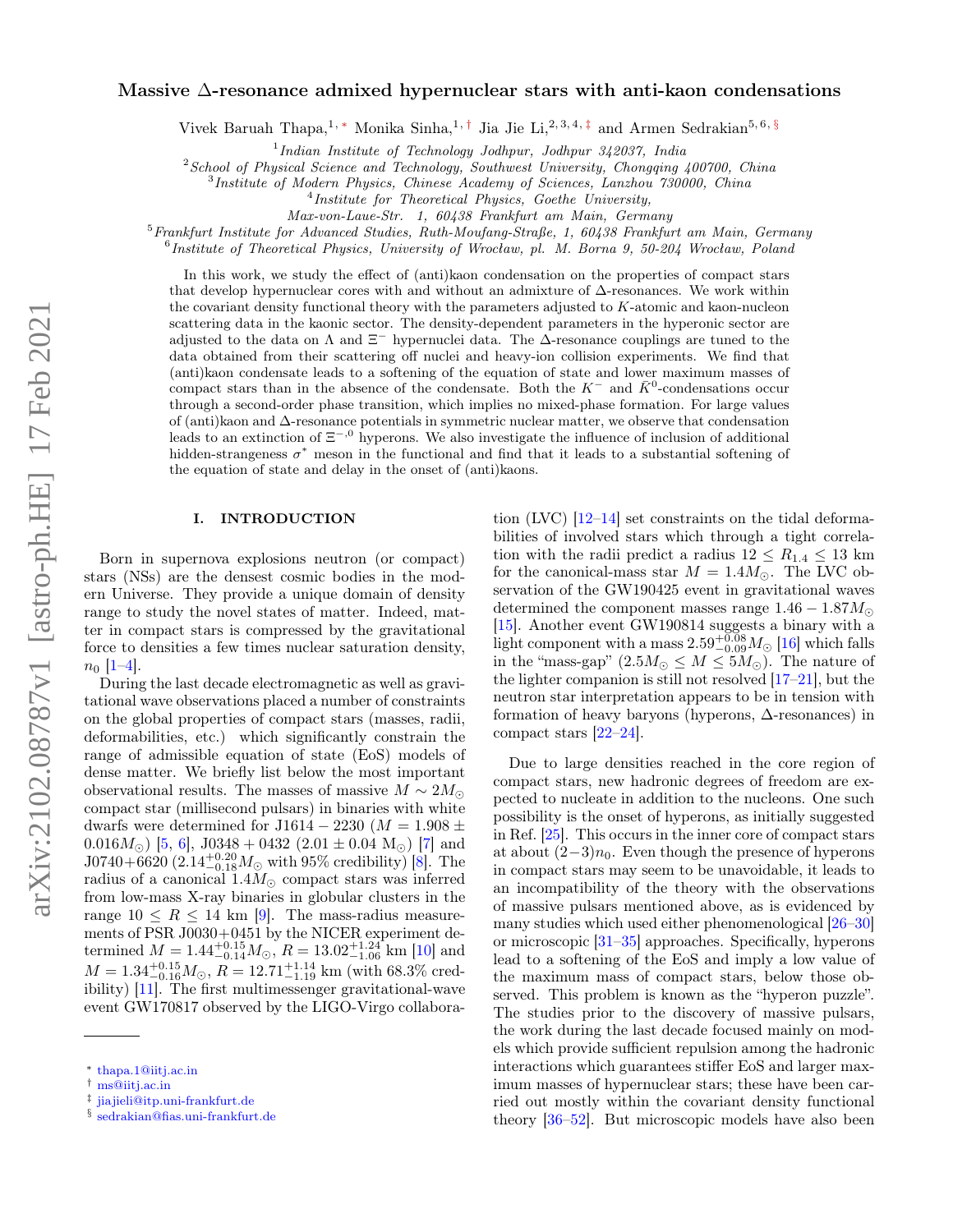employed [53, 54].

Another fascinating possibility of the onset of nonnucleonic degrees of freedom is the appearance of stable ∆-resonances in the matter. Whether ∆-resonances play any role in the NSs is still a matter of debate [49, 55]. Early work [26, 56] indicated that the threshold density for the appearance of  $\Delta$ -resonances could be as high as  $(9-10)$   $n_0$ . More recent works [49, 57–59] have shown that indeed these non-strange baryons may appear in nuclear matter at density in the range  $(1 - 2)$   $n_0$ . In particular, the recent work which included both hyperons and  $\Delta$ -resonance [49, 60] showed that the inclusion of  $\Delta$ resonances into the NS matter composition reduces the radius of a canonical  $1.4M_{\odot}$  mass compact star, whereas the maximum mass implied by the EoS does not change significantly. The onset of  $\Delta$ -resonances also shifts the onset of hyperons to higher densities [49, 57, 60].

Yet another possibility of a new non-nucleonic degree of freedom at high densities is the appearance of various meson (pion, kaon,  $\rho$ -meson) condensates. Initially, pion-condensation and its implications for neutron star physics was studied [61–63]. Later, the focus shifted towards the strangeness-carrying (anti)kaons  $(K)$  condensate, initially suggested within a chiral perturbative model in Refs. [64, 65]; for further models and developments see [28, 66, 67]. It has been then realized that the repulsive optical potential developed by the  $K^+$  mesons in the nuclear matter disfavors the presence of kaons in neutron star matter. Several authors [68–74] have studied the (anti)kaon condensation in nuclear as well as hypernuclear matter. The onset of (anti)kaons in the compact star matter is very sensitive to the  $K^-$  optical potentials as well as the presence of hyperons. In the latter case, it is observed that the threshold density of (anti)kaons is shifted to even higher matter densities [75]. A generic feature of the onset of the condensates is the softening of the EoS and the reduction of the maximum masses of compact stars, which could become potentially incompatible with the observations of massive pulsars. The onset of (anti)kaon condensation affects many properties of compact stars beyond the equation of state, such as superfluidity [76], neutrino emission via direct Urca processes [77, 78], and bulk viscosity [79]. This is a direct consequence of the changes in the singleparticle spectrum of fermions, e.g., the Fermi momenta, effective masses, etc.

In the present work, we explore the possibility of (anti)kaon condensation in  $\beta$ -equilibrated  $\Delta$ -resonance admixed hypernuclear matter in the core region of compact stars within the framework of covariant density functional (CDF) model. To construct the EoS, we implement the DD-ME2 parametrization of density functional with density-dependent couplings [80]. This model has been extended previously to the  $\Delta$ -resonance admixed hypernuclear matter without (anti)kaon condensation [49, 60], showing that the resulting EoS is broadly compatible with the available astrophysical constraints. It has been also extended to include the effect of strong magnetic fields [81]. This work, therefore, will focus on the novel aspects that are introduced by the (anti)kaon condensation.

The paper is arranged as follows. In Sec. II we briefly describe the density-dependent CDF formalism and its extension to (anti)kaons condensation in ∆-resonances admixed hypernuclear matter. Sec. III is devoted to numerical results and their discussions. The conclusions and future perspectives are given in Sec. IV. We use natural units  $\hbar = c = 1$  throughout.

# II. FORMALISM

#### A. Density Dependent CDF Model

In this work, we consider the density dependent CDF model to study the transition of matter from hadronic to (anti)kaon condensed phase in β-equilibrated ∆ resonance admixed hypernuclear matter. The matter composition is considered to be of the baryon octet  $(b \equiv N, \Lambda, \Sigma, \Xi), \Delta$ -resonances  $(d \equiv \Delta^{++}, \Delta^+, \Delta^0, \Delta^-),$ (anti)kaons  $(\bar{K} \equiv K^-, \bar{K}^0)$  alongside leptons (*l*) such as electrons and muons. The strong interactions between the baryons as well as the (anti)kaons are mediated by the isoscalar-scalar  $\sigma$ ,  $\sigma^*$ , isoscalar-vector  $\omega^{\mu}$ ,  $\phi^{\mu}$  and isovector-vector  $\rho^{\mu}$  meson fields. The additional hidden strangeness mesons  $(\sigma^*, \phi^{\mu})$  are considered to mediate the hyperon-hyperon as well as (anti)kaon-hyperon interactions. The total Lagrangian density consisting of the baryonic, leptonic and kaonic parts is given by [49, 68, 69, 82]

$$
\mathcal{L} = \sum_{b} \bar{\psi}_{b} (i\gamma_{\mu} D_{(b)}^{\mu} - m_{b}^{*}) \psi_{b} + \sum_{d} \bar{\psi}_{d\nu} (i\gamma_{\mu} D_{(d)}^{\mu} - m_{d}^{*}) \psi_{d}^{\nu}
$$
  
+ 
$$
\sum_{l} \bar{\psi}_{l} (i\gamma_{\mu} \partial^{\mu} - m_{l}) \psi_{l} + D_{\mu}^{(\bar{K})*} \bar{K} D_{(\bar{K})}^{\mu} K - m_{K}^{*2} \bar{K} K
$$
  
+ 
$$
\frac{1}{2} (\partial_{\mu} \sigma \partial^{\mu} \sigma - m_{\sigma}^{2} \sigma^{2}) + \frac{1}{2} (\partial_{\mu} \sigma^{*} \partial^{\mu} \sigma^{*} - m_{\sigma}^{2} \sigma^{*2})
$$
  
- 
$$
\frac{1}{4} \omega_{\mu\nu} \omega^{\mu\nu} + \frac{1}{2} m_{\omega}^{2} \omega_{\mu} \omega^{\mu} - \frac{1}{4} \rho_{\mu\nu} \cdot \rho^{\mu\nu} + \frac{1}{2} m_{\rho}^{2} \rho_{\mu} \cdot \rho^{\mu}
$$
  
- 
$$
\frac{1}{4} \phi_{\mu\nu} \phi^{\mu\nu} + \frac{1}{2} m_{\phi}^{2} \phi_{\mu} \phi^{\mu}
$$
(1)

where the fields  $\psi_b$ ,  $\psi_d^{\nu}$ ,  $\psi_l$  correspond to the baryon octet,  $\Delta$ -baryon and lepton fields.  $m_b$ ,  $m_d$ ,  $m_K$  and  $m_l$ represent the bare masses of members of baryon octet, ∆-quartet, isospin doublet for (anti)kaons and leptons respectively. The covariant derivative in  $Eq.(1)$  is

$$
D_{\mu(j)} = \partial_{\mu} + ig_{\omega j} \omega_{\mu} + ig_{\rho j} \tau_j \cdot \boldsymbol{\rho}_{\mu} + ig_{\phi j} \phi_{\mu} \qquad (2)
$$

with j denoting the baryons  $(b, d)$  and (anti)kaons  $(K)$ . The density-dependent coupling constants are denoted by  $g_{pj}$  where 'p' index labels the mesons. The isospin operator for the isovector-vector meson fields is represented by  $\tau_i$ . The gauge field strength tensors for the vector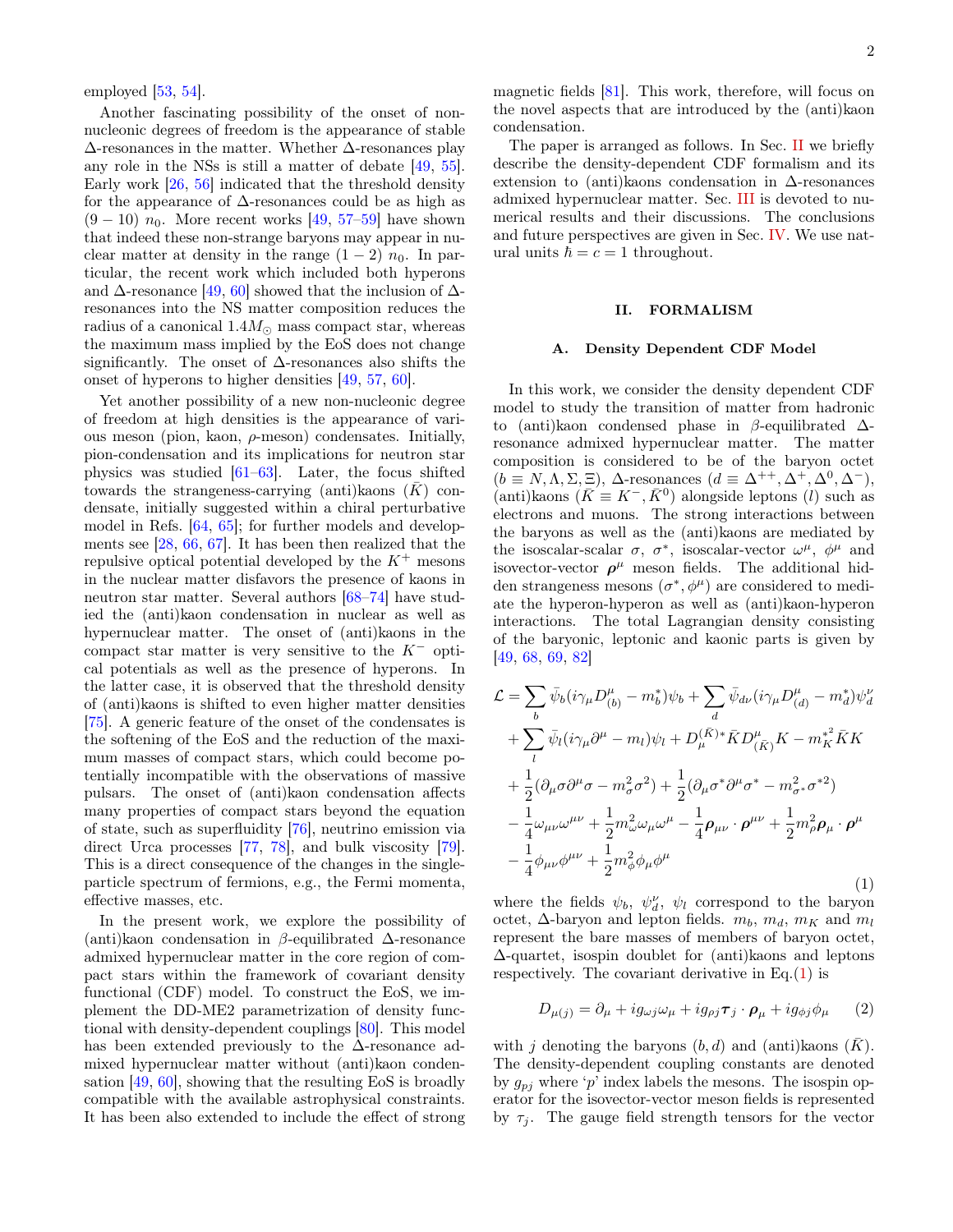meson fields are given by

$$
\omega_{\mu\nu} = \partial_{\nu}\omega_{\mu} - \partial_{\mu}\omega_{\nu}, \n\rho_{\mu\nu} = \partial_{\nu}\rho_{\mu} - \partial_{\mu}\rho_{\nu}, \n\phi_{\mu\nu} = \partial_{\nu}\phi_{\mu} - \partial_{\mu}\phi_{\nu}.
$$
\n(3)

The Dirac effective baryon and (anti)kaon masses in

Eq. $(1)$  are given by

$$
m_b^* = m_b - g_{\sigma b} \sigma - g_{\sigma^* b} \sigma^*, \quad m_d^* = m_d - g_{\sigma d} \sigma,
$$
  

$$
m_K^* = m_K - g_{\sigma K} \sigma - g_{\sigma^* K} \sigma^*
$$
 (4)

In the relativistic mean-field approximation, the meson fields obtain expectation values which are given by

$$
\sigma = \sum_{b} \frac{1}{m_{\sigma}^{2}} g_{\sigma b} n_{b}^{s} + \sum_{d} \frac{1}{m_{\sigma}^{2}} g_{\sigma d} n_{d}^{s} + \sum_{\bar{K}} \frac{1}{m_{\sigma}^{2}} g_{\sigma K} n_{\bar{K}}^{s}, \quad \sigma^{*} = \sum_{b} \frac{1}{m_{\sigma^{*}}^{2}} g_{\sigma^{*} b} n_{b}^{s} + \sum_{\bar{K}} \frac{1}{m_{\sigma^{*}}^{2}} g_{\sigma^{*} K} n_{\bar{K}}^{s},
$$
  

$$
\omega_{0} = \sum_{b} \frac{1}{m_{\omega}^{2}} g_{\omega b} n_{b} + \sum_{d} \frac{1}{m_{\omega}^{2}} g_{\omega d} n_{d} - \sum_{\bar{K}} \frac{1}{m_{\omega}^{2}} g_{\omega K} n_{\bar{K}}, \quad \phi_{0} = \sum_{b} \frac{1}{m_{\phi}^{2}} g_{\phi b} n_{b} - \sum_{\bar{K}} \frac{1}{m_{\phi}^{2}} g_{\phi K} n_{\bar{K}}
$$
  

$$
\rho_{03} = \sum_{b} \frac{1}{m_{\rho}^{2}} g_{\rho b} \tau_{b3} n_{b} + \sum_{d} \frac{1}{m_{\rho}^{2}} g_{\rho d} \tau_{d3} n_{d} + \sum_{\bar{K}} \frac{1}{m_{\rho}^{2}} g_{\rho K} \tau_{\bar{K}3} n_{\bar{K}}
$$
(5)

where  $n^s = \langle \bar{\psi}\psi \rangle$  and  $n = \langle \bar{\psi}\gamma^0\psi \rangle$  denote the scalar and vector (number) densities respectively. The explicit form of scalar and vector density of baryons in the  $T = 0$  limit is

$$
n_j^s = \frac{2J_j + 1}{4\pi^2} m_j^* \left[ p_{F_j} E_{F_j} - m_j^{*^2} \ln \left( \frac{p_{F_j} + E_{F_j}}{m_j^*} \right) \right],
$$
  

$$
n_j = \frac{2J_j + 1}{6\pi^2} p_{F_j}^3
$$
 (6)

respectively with  $J_j$ ,  $p_{F_j}$  and  $E_{F_j}$  being the spin, Fermi momentum and Fermi energy of the j-th baryon. For the case of s-wave (anti)kaons, the number density is given as

$$
n_{K^-,\bar{K}^0} = 2\left(\omega_{\bar{K}} + g_{\omega K}\omega_0 + g_{\phi K}\phi_0 \pm \frac{1}{2}g_{\rho K}\rho_{03}\right) \tag{7}
$$

$$
= 2m_K^* \bar{K}K.
$$

Here,  $\omega_{\bar{K}}$  represents the in-medium energies of (anti)kaons and are given by (considering isospin projection as  $\mp 1/2$  for  $K^-$ ,  $\bar{K}^0$ )

$$
\omega_{K^{-},\bar{K}^{0}} = m_{K}^{*} - g_{\omega K} - g_{\phi K} \phi_{0} \mp \frac{1}{2} g_{\rho K} \rho_{03}.
$$
 (8)

In case of leptons  $(l)$ , the number density is given by  $n_l = p_{F_l}^3/3\pi^2$ . The chemical potential of the *j*-th baryon is

$$
\mu_j = \sqrt{p_{F_j}^2 + m_j^{*2}} + \Sigma_B,\tag{9}
$$

where  $\Sigma_B = \Sigma^0 + \Sigma^r$  denotes the vector self-energy with

$$
\Sigma^0 = g_{\omega j}\omega_0 + g_{\phi j}\phi_0 + g_{\rho j}\boldsymbol{\tau}_{j3}\rho_{03},\tag{10}
$$

$$
\Sigma^{r} = \sum_{b} \left[ \frac{\partial g_{\omega b}}{\partial n} \omega_{0} n_{b} - \frac{\partial g_{\sigma b}}{\partial n} \sigma n_{b}^{s} + \frac{\partial g_{\rho b}}{\partial n} \rho_{03} \tau_{b3} n_{b} + \frac{\partial g_{\phi b}}{\partial n} \phi_{0} n_{b} \right] + \sum_{d} (\psi_{b} \longrightarrow \psi_{d}^{\nu}).
$$
\n(11)

Eq.(11) is the rearrangement term which is required in case of density-dependent meson-baryon coupling models to maintain the thermodynamic consistency [83]. Here,  $n = \sum_j n_j$  represents the total baryon number density.

The threshold condition for the onset of  $j$ -th baryon into the nuclear matter is given by [69]

$$
\mu_j = \mu_n - q_j \mu_e \tag{12}
$$

where  $q_j$  is the charge of the j-th baryon.  $\mu_e = \mu_n - \mu_p$ is the chemical potential of electron with  $\mu_n$ ,  $\mu_p$  denoting the same for neutron and proton. With increasing density, the Fermi energy of electrons increases and once it reaches the rest mass of muons i.e.  $\mu_e = m_\mu$ , muons start to appear in the nuclear matter.

In case of (anti)kaons, the threshold conditions are governed by the strangeness changing processes such as,  $N \rightleftharpoons N + \overline{K}$  and  $e^- \rightleftharpoons K^-$  [1, 70] and are given by

$$
\mu_n - \mu_p = \omega_{K^-} = \mu_e, \quad \omega_{\bar{K}^0} = 0.
$$
\n(13)

The total energy density due to the fermionic part is given by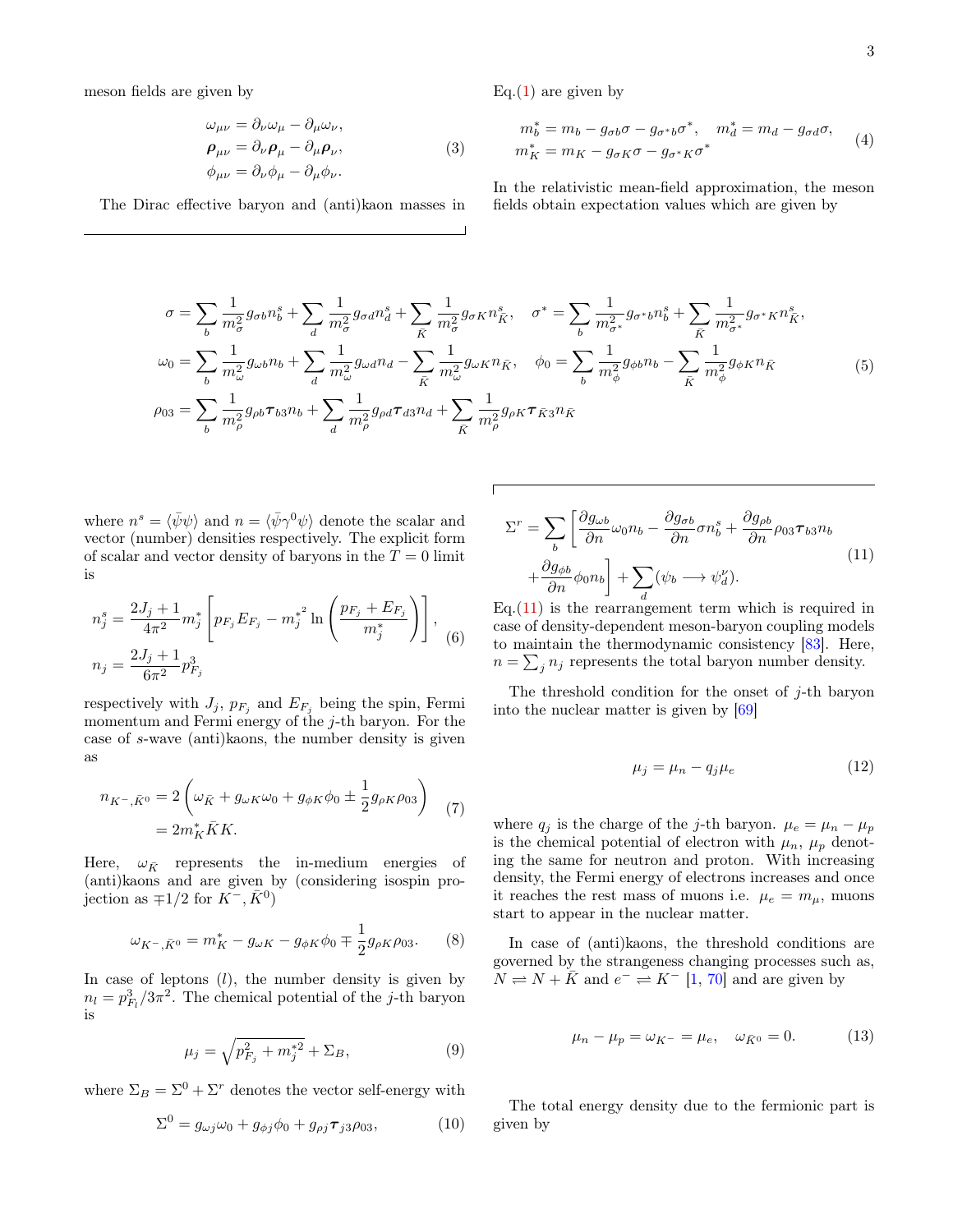$$
\overline{4}
$$

$$
\varepsilon_{f} = \frac{1}{2} m_{\sigma}^{2} \sigma^{2} + \frac{1}{2} m_{\omega}^{2} \omega_{0}^{2} + \frac{1}{2} m_{\rho}^{2} \rho_{03}^{2} + \sum_{j=b,d} \frac{2J_{j} + 1}{2\pi^{2}} \left[ p_{F_{j}} E_{F_{j}}^{3} - \frac{m_{j}^{*2}}{8} \left( p_{F_{j}} E_{F_{j}} + m_{j}^{*2} \ln \left( \frac{p_{F_{j}} + E_{F_{j}}}{m_{j}^{*}} \right) \right) \right]
$$
  
+ 
$$
\frac{1}{2} m_{\sigma}^{2} \sigma^{*2} + \frac{1}{2} m_{\phi}^{2} \phi_{0}^{2} + \frac{1}{\pi^{2}} \sum_{l} \left[ p_{F_{l}} E_{F_{l}}^{3} - \frac{m_{l}^{2}}{8} \left( p_{F_{l}} E_{F_{l}} + m_{l}^{2} \ln \left( \frac{p_{F_{l}} + E_{F_{l}}}{m_{l}} \right) \right) \right].
$$
 (14)

And the energy density contribution from the kaonic matter is

$$
\varepsilon_{\bar{K}} = m_K^*(n_{K^-} + n_{\bar{K}^0})
$$
\n(15)

giving the total energy density as  $\varepsilon = \varepsilon_{\bar{K}} + \varepsilon_f$ . Now, because (anti)kaons being bosons are in the condensed phase at  $T = 0$ , the matter pressure is provided only by the baryons and leptons and is given by the Gibbs-Duhem relation

$$
p_m = \sum_{j \equiv b,d} \mu_j n_j + \sum_l \mu_l n_l - \varepsilon_f. \tag{16}
$$

The rearrangement term in Eq.  $(11)$  contributes explicitly to the matter pressure term only through the vector self-energy term.

Two additional constraints – the charge neutrality and global baryon number conservation – should be taken into account to calculate the equation of state selfconsistently. The charge neutrality condition is given by

$$
\sum_{b} q_b n_b + \sum_{d} q_d n_d - n_{K^-} - n_e - n_\mu = 0. \tag{17}
$$

#### B. Coupling parameters

In the density dependent CDF model implemented in this work, DD-ME2 [80] coupling parametrization is incorporated. The coupling functional dependence of the scalar  $\sigma$  and vector  $\omega$ -meson on density is given by

$$
g_{iN}(n) = g_{iN}(n_0) f_i(x), \quad \text{for } i = \sigma, \omega,
$$
 (18)

where,  $x = n/n_0$ , n, n<sub>0</sub> being the total baryon number density and nuclear saturation density respectively with

$$
f_i(x) = a_i \frac{1 + b_i(x + d_i)^2}{1 + c_i(x + d_i)^2}
$$
 (19)

For the case with  $\rho$ -meson, the density dependence coupling functional is defined as

$$
g_{\rho N}(n) = g_{\rho N}(n_0) e^{-a_\rho(x-1)}
$$
\n(20)

The parameters of the meson-nucleon couplings in DD-ME2 parametrization model is given in Table I. The coefficients associated with DD-ME2 model are fitted to reproduce nuclear phenomenology; the details of which can be found in Ref. [80]. Since the nucleons do not couple to the strange mesons,  $g_{\sigma^*N} = g_{\phi N} = 0$ . The

TABLE I. The meson masses and parameters of the DD-ME2 parametrization used in Eq. (18) and (19).

|          | Meson ( <i>i</i> ) $m_i$ (MeV)               | $a_i$  | $b_i$ | $c_i$ | $d_i$ | $q_{iN}$                            |
|----------|----------------------------------------------|--------|-------|-------|-------|-------------------------------------|
| $\sigma$ | 550.1238 1.3881 1.0943 1.7057 0.4421 10.5396 |        |       |       |       |                                     |
| $\omega$ | 783.                                         |        |       |       |       | 1.3892 0.9240 1.4620 0.4775 13.0189 |
| D        | 763.                                         | 0.5647 |       |       |       | 7.3672                              |

masses of the additional hidden strangeness mesons are taken as  $m_{\sigma^*} = 975$  MeV and  $m_{\phi} = 1019.45$  MeV. The nuclear saturation properties are provided in Table II. The parameters  $E_0$ ,  $K_0$ ,  $Q_0$  denote the saturation energy, incompressibility, and skewness in isoscalar sector, and  $E_{sym}$ ,  $L_{sym}$  for symmetry energy coefficient and its slope in isoscalar sector, all evaluated at the saturation density. It should be noted, that the experimentally obtained values of some of these parameters have an uncertainty range given by  $n_0 \in [0.14 - 0.17] \text{ fm}^{-3}$  [84],  $-E_0 \in [15-17] \text{ MeV } [84], K_0 \in [220-260] \text{ MeV } [85, 86],$  $E_{sym} \in [28.5-34.9]$  MeV [87, 88]. Once the parameters of the model are fixed to particular values within the range indicated above, the EoS is obtained by straightforward extrapolation to the high-density regime. At present, the high-density properties of dense matter are constrained by astrophysics of compact stars and modeling of heavyion collision experiments, both of which carry uncertainties of their own.

TABLE II. The nuclear properties of the density-dependent CDF model (DD-ME2) at  $n_0$ .

| $n_{0}$ | $E_0$                                            |  |  | $K_0$ $Q_0$ $E_{sym}$ $L_{sym}$ $m_N^*/m_N$ |
|---------|--------------------------------------------------|--|--|---------------------------------------------|
|         | $(\text{fm}^{-3})$ (MeV) (MeV) (MeV) (MeV) (MeV) |  |  |                                             |
|         | $0.152 -16.14$ 250.9 478.9 32.3 51.3             |  |  | 0.57                                        |

The bare masses of the members of the baryon octet, ∆-quartet and (anti)-kaons considered in this work are,  $m_{\Lambda}$  = 1115.68 MeV,  $m_{\Xi^0}$  = 1314.86 MeV,  $m_{\Xi^-}$  = 1321.71 MeV,  $m_{\Sigma^+} = 1189.37$  MeV,  $m_{\Sigma^0} = 1192.64$  MeV,  $m_{\Sigma^+}$  = 1197.45 MeV,  $m_\Delta$  = 1232 MeV,  $m_K$  = 493.69 MeV.

For the meson-hyperon vector coupling parameters, we incorporated the SU(6) symmetry and quark counting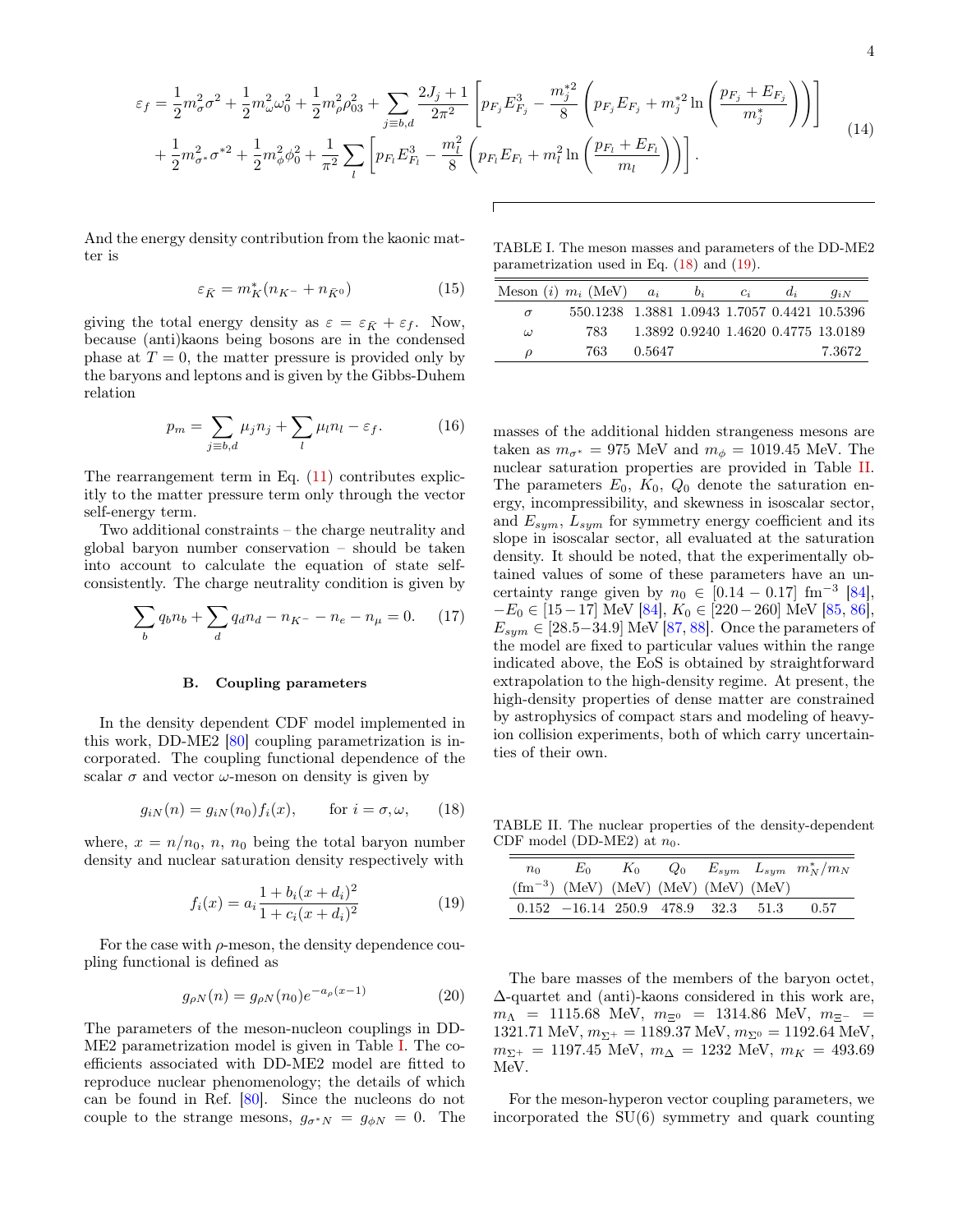rule [72, 89] as

$$
\frac{1}{2}g_{\omega\Lambda} = \frac{1}{2}g_{\omega\Sigma} = g_{\omega\Xi} = \frac{1}{3}g_{\omega N},
$$
  
\n
$$
2g_{\phi\Lambda} = 2g_{\phi\Sigma} = g_{\phi\Xi} = -\frac{2\sqrt{2}}{3}g_{\omega N},
$$
  
\n
$$
\frac{1}{2}g_{\rho\Sigma} = g_{\rho\Xi} = g_{\rho N}, \quad g_{\rho\Lambda} = 0.
$$
\n(21)

The scalar meson-hyperon couplings are calculated by considering the optical potentials of  $\Lambda$ ,  $\Sigma$ ,  $\Xi$  as  $-30$  MeV,  $+30$  MeV and  $-14$  MeV respectively [81]. Furthermore, the scalar strange meson  $\sigma^*$ -hyperon coupling is evaluated from the measurements on light double-Λ nuclei and fitted to the optical potential depth  $U^{\Lambda}_{\Lambda}(n_0/5) = -0.67$ MeV [90]. The scalar meson-hyperon couplings for the other strange baryons can be obtained from the relationship,

$$
\frac{g_{\sigma^*Y}}{g_{\phi Y}} = \frac{g_{\sigma^*\Lambda}}{g_{\phi\Lambda}}, \quad Y \in \{\Xi, \Sigma\}. \tag{22}
$$

Table III provides the numerical values of the mesonhyperon couplings at nuclear saturation density, where  $R_{\sigma Y} = g_{\sigma Y}/g_{\sigma N}, R_{\sigma^* Y} = g_{\sigma^* Y}/g_{\sigma N}$  denote the scaling factors for non-strange and strange scalar mesons coupling to hyperons respectively. Because experimen-

TABLE III. Scalar meson-hyperon coupling constants for DD-ME2 parametrization.

|                                      | Ξ. | $\sum$ |
|--------------------------------------|----|--------|
| $R_{\sigma V}$ 0.6105 0.3024 0.4426  |    |        |
| $R_{\sigma^*Y}$ 0.4777 0.9554 0.4777 |    |        |

tal information on the  $\Delta$ -resonance is scarce, the meson- $\Delta$  baryon couplings are treated as parameters. In the subsequent discussion we consider  $g_{\omega d} = 1.10 g_{\omega N}$  and  $g_{od} = g_{\rho N}$  for vector-meson couplings [49, 91]. For the scalar meson- $\Delta$  baryon couplings we use two values of the isoscalar potentials viz.  $V_{\Delta} = V_N$  and 5/3  $V_N$  with  $V_N$ being the nucleon potential [23, 49]. These values were extracted from the studies of electron and pion scattering off nuclei studies as well as studies of heavy-ion-collisions which involved ∆-resonance production.

The numerical values of scalar meson-∆-baryon coupling parameters with  $V_{\Delta} = V_N$  is  $R_{\sigma d} = 1.10$  and that with  $V_{\Delta} = 5/3$   $V_N$  is  $R_{\sigma d} = 1.23$ , where  $R_{\sigma d} = g_{\sigma d}/g_{\sigma N}$ denotes the non-strange scalar meson coupling to ∆ resonances. Similar to the nucleons, ∆-resonances do not couple to  $\sigma^*$ ,  $\phi$ -mesons, i.e,  $g_{\sigma^*d} = g_{\phi d} = 0$ .

The meson-(anti)kaon couplings are fixed according to Refs. [75, 92] and are taken as density indepedent. The vector meson-(anti)kaon coupling parameters are evaluated from the isospin counting rule [75] and are given as

$$
g_{\omega K} = \frac{1}{3} g_{\omega N}, \quad g_{\rho K} = g_{\rho N}.
$$
 (23)

5

And in case of the additional hidden strange force mediating mesons, the couplings are given as [72]

$$
g_{\sigma^* K} = 2.65, \quad g_{\phi K} = 4.27. \tag{24}
$$

The scalar meson-(anti)kaon coupling constants are calculated by fitting to the real part of  $K^-$  optical potential at nuclear saturation density. The readers may refer to Ref. [74] for details. Refs. [63, 93, 94] show that the (anti)kaons experience an attractive potential in nuclear matter whereas the opposite is true for the case with kaons in nuclear matter [95, 96]. Different model calculations [93, 94, 97–99] have provided the  $K^-$  optical potential in normal nuclear matter to be in the range from  $-40$  MeV to  $-200$  MeV. We have chosen a K<sup>-</sup> optical potential range of  $-120 \le U_{\bar{K}} \le -150$  MeV in this work and numerical values of  $g_{\sigma K}$  for the mentioned optical potential range is provided in Table IV.

TABLE IV. Scalar  $\sigma$  meson-(anti)kaon coupling parameter values in DD-ME2 parametrization at  $n_0$ .

| $U_{\bar{K}}$ (MeV) $-120$ $-130$ $-140$ $-150$ |                             |  |
|-------------------------------------------------|-----------------------------|--|
| $q_{\sigma K}$                                  | 0.4311 0.6932 0.9553 1.2175 |  |

#### III. RESULTS

In this section we report our numerical results for matter composition with (anti)kaons and (a) Nucleons  $+$  Hyperons (NY), (b) Nucleons + Hyperons +  $\Delta$ -resonances  $(NY\Delta)$  for varying values of (anti)kaon optical potentials. The case of pure nuclear matter with (anti)kaons was considered already in Ref. [74] and the reader is referred to that work. From calculations, it is found that the phase transition to (anti)kaon condensed phase is of the second-order for both NY and NY $\Delta$  compositions. In all the calculations the K<sup>−</sup>-meson is observed to appear before the onset of  $\bar{K}^0$ . Table V provides the threshold densities of (anti)kaons for different values of ∆-baryon as well as  $U_{\bar{K}}$  potentials for two matter compositions.

It is observed that the (anti)kaons do not appear at all in case of  $U_{\bar{K}}$  = −120 MeV for all matter compositions. (Anti)kaons are observed to appear only after  $U_{\bar{K}} = -130$  MeV with  $V_{\Delta} = 5/3$   $V_N$ . This happens as the higher ∆-potential shifts the onset of hyperons to higher densities making the way for the (anti)kaons. In all the cases considered, it is observed that with the inclusion of  $\Delta$ -resonances into the composition of matter the threshold densities of onset of (anti)kaon is shifted to higher densities.

Figure 1 shows the in-medium (effective) energies of K mesons as a function of baryon (vector) number density in NY∆ matter described by the DD-ME2 CDF. The onset of K<sup>−</sup> mesons condense in the compact star matter occurs when the respective effective energy crosses the electron chemical potential, which then marks the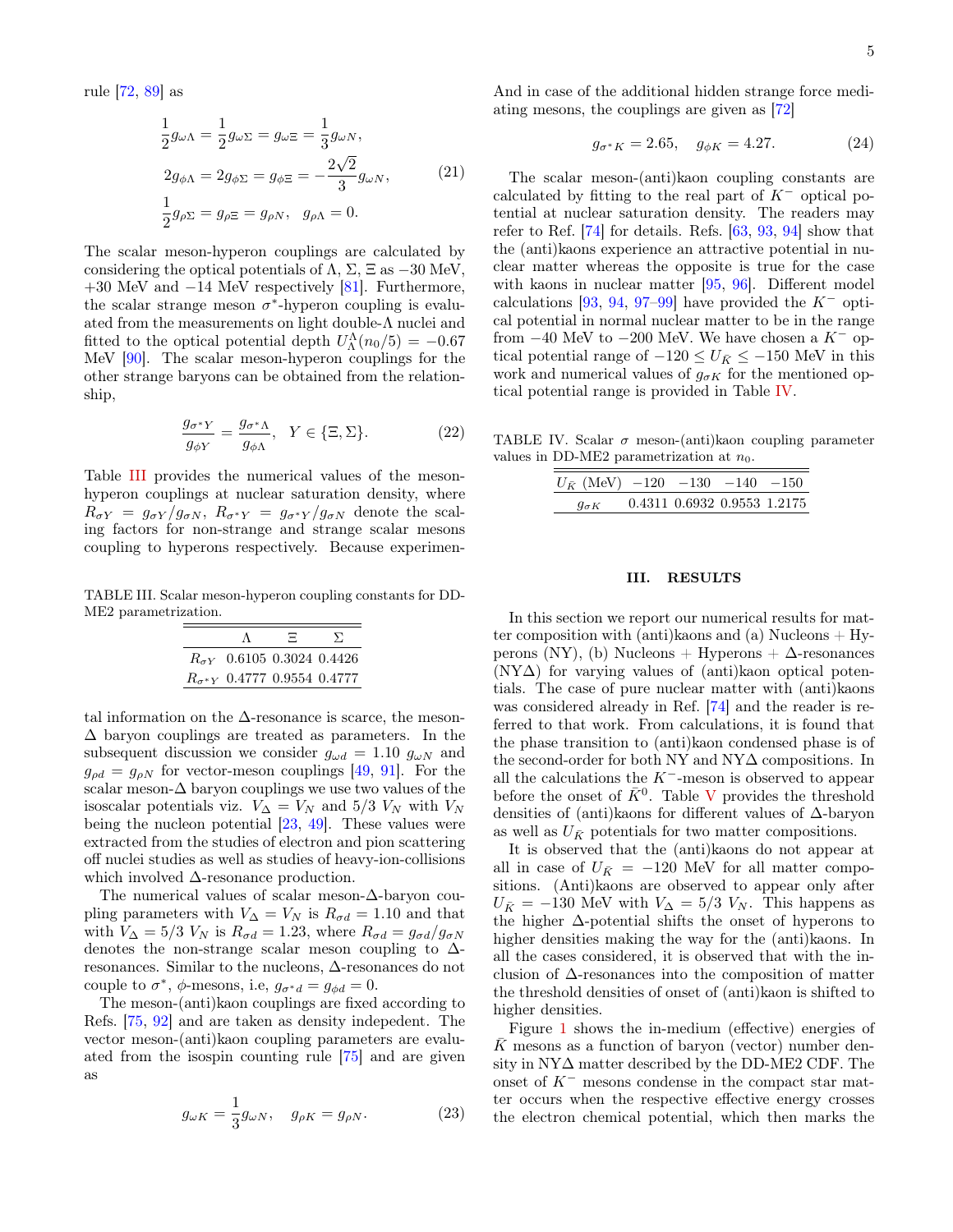

FIG. 1. The effective energy of (anti)kaons as a function of baryon number density in NY∆ matter for ∆-potential values  $V_{\Delta} = 1$  (top panels) and 5/3  $V_N$  (bottom panels). Left and right panels show the energies of  $K^-$  and  $\bar{K}^0$  respectively. The chemical potential of electron for the same matter composition is depicted by the dashed curve. The solid, dash-dotted, dotted lines represent the  $U_{\bar{K}}$  values of  $-130, -140, -150$  MeV respectively.

TABLE V. Threshold densities,  $n_u$  for (anti)kaon condensation in NY and NY $\Delta$  matter for different values of  $\Delta$ potentials and  $K^-$  optical potential depths  $U_{\bar{K}}(n_0)$ .

| Config.      | $N Y \bar K$                                                                                       |         | $N Y \wedge \bar{K}$ |         |         |                          |  |
|--------------|----------------------------------------------------------------------------------------------------|---------|----------------------|---------|---------|--------------------------|--|
|              |                                                                                                    |         | $V_{\Delta} = V_N$   |         |         | $V_{\Delta} = 5/3$ $V_N$ |  |
| $U_{\bar K}$ | $\left n_u(K^-) n_u(\bar{K}^0)\right n_u(K^-) n_u(\bar{K}^0) \left n_u(K^-) n_u(\bar{K}^0)\right $ |         |                      |         |         |                          |  |
| (MeV)        | $(n_0)$                                                                                            | $(n_0)$ | $(n_0)$              | $(n_0)$ | $(n_0)$ | $(n_0)$                  |  |
| $-120$       |                                                                                                    |         |                      |         |         |                          |  |
| $-130$       |                                                                                                    |         |                      |         | 5.86    | 6.79                     |  |
| $-140$       | 3.97                                                                                               | 6.95    | 4.26                 | 6.92    | 4.37    | 5.05                     |  |
| $-150$       | 3.06                                                                                               | 5.59    | 3.33                 | 5.39    | 3.90    | 4.37                     |  |

threshold density. In the case  $\bar{K}^0$  mesons, the condensate appears when their in-medium energy value reaches zero. With the increase in the values of  $U_{\bar{K}}$ , the density threshold for the onset of the (anti)kaons is shifted to lower densities.

The EoSs with NY and NY∆ matter compositions in the absence as well as in presence of (anti)kaon degrees of freedom are shown in Fig. 2. In the case with no (anti)kaons in the matter, the EoSs of NY∆ matter is stiffer than the EoS of NY matter in the high-density regime and the opposite is true in the low-density regime. This is consistent with the results of Ref. [49] found within the same DD-ME2 parametrization.

The middle and right panels of Fig. 2 include (anti)kaons with potential values  $U_{\bar{K}} = -140, -150$  MeV respectively. It is seen that the onset of (anti)kaon condensation softens the EoS, which is marked by a change in the slope of EoSs beyond the condensation threshold. Furthermore, the softening is more pronounced in the case of NY∆ composition, which reverses the highdensity behavior seen in the left panel: the EoS with NY∆ composition is now the softest among all considered cases. It is further seen that the higher the value of  $U_{\bar{K}}$  the more pronounced is the softening of the EoSs.

The mass-radius  $(M-R)$  relations corresponding to the EoSs in Fig. 2 were obtained by solving the Tolman-Oppenheimer-Volkoff (TOV) equations for static nonrotating spherical stars [1] and are shown in Fig. 3. For the crust region, the BPS EoS [100] is used. The inclusion of additional exotic degrees of freedom reduces the maximum mass of NSs in comparison to nucleonic matter from 2.5  $M_{\odot}$  to ~ 2  $M_{\odot}$ . The compactness is also observed to be enhanced due to the appearance of ∆<sup>−</sup>-resonance at lower densities. The parameter values of the maximum mass stars are provided in a tabulated form in Table VI. From Tables V and VI it can be inferred that  $K^-$  meson appears in all the EoS models with  $U_{\bar{K}} = -140, -150$  MeV. But  $\bar{K}^0$  meson does not appear in the hypernuclear star with  $U_{\bar{K}}$  = −140 MeV and  $\Delta$ baryon admixed hypernuclear star with  $V_{\Delta} = V_N$  and  $U_{\bar{K}} = -140$  MeV. Consistent with the (anti)kaon softening of the EoS seen in Fig. 2 the maximum masses of the stars with NY∆ composition and (anti)kaon condensation lie below those without  $\Delta$  resonances, which is the reverse of what is observed when (anti)kaon condensation is absent.

From the analysis above, we conclude that compact stars containing (anti)kaons are consistent with the astrophysical constraints set by the observations of massive pulsars, the NICER measurements of parameters of PSR  $J0030 + 0451$ , the low-mass X-ray binaries in a globular cluster, and the gravitational wave event GW190425, see Sec. I. Although we do not provide here the deformabilities of our models, from the values of the radii obtained it is clear that our models are also consistent with the GW170817 event. Finally, our models are inconsistent with the interpretation of the light companion of the GW190814 binary as a compact star. Including the rotation even at its maximal mass-shedding limit will not be sufficient to produce a  $\sim 2.5 M_{\odot}$  mass compact star, see Refs. [22, 23].

Figure 4 shows the particle composition in NY matter with (anti)kaons as a function of baryon number density and for  $U_{\bar{K}} = -140, -150$  MeV. At low densities, before the onset of strange particles, the charge neutrality is maintained among the protons, electrons and muons. At somewhat higher density ( $\geq 2n_0$ )  $\Lambda$  and  $\Xi^$ appear in the matter (because of the repulsive nature of Σ-potential in dense nuclear matter, Σ-baryons do not appear in the composition). Finally, the (anti) kaons and  $\Xi^0$  appear in the high-density regime ( $\geq 4n_0$ ). Comparing the upper and lower panels of the figure, we observe that the higher  $U_{\bar{K}}$  value implies a lower density threshold of the onset of (anti)kaon, as expected. The onset of (anti)kaons also affects the population of leptons; K<sup>−</sup> are efficient in replacing electrons and muons once they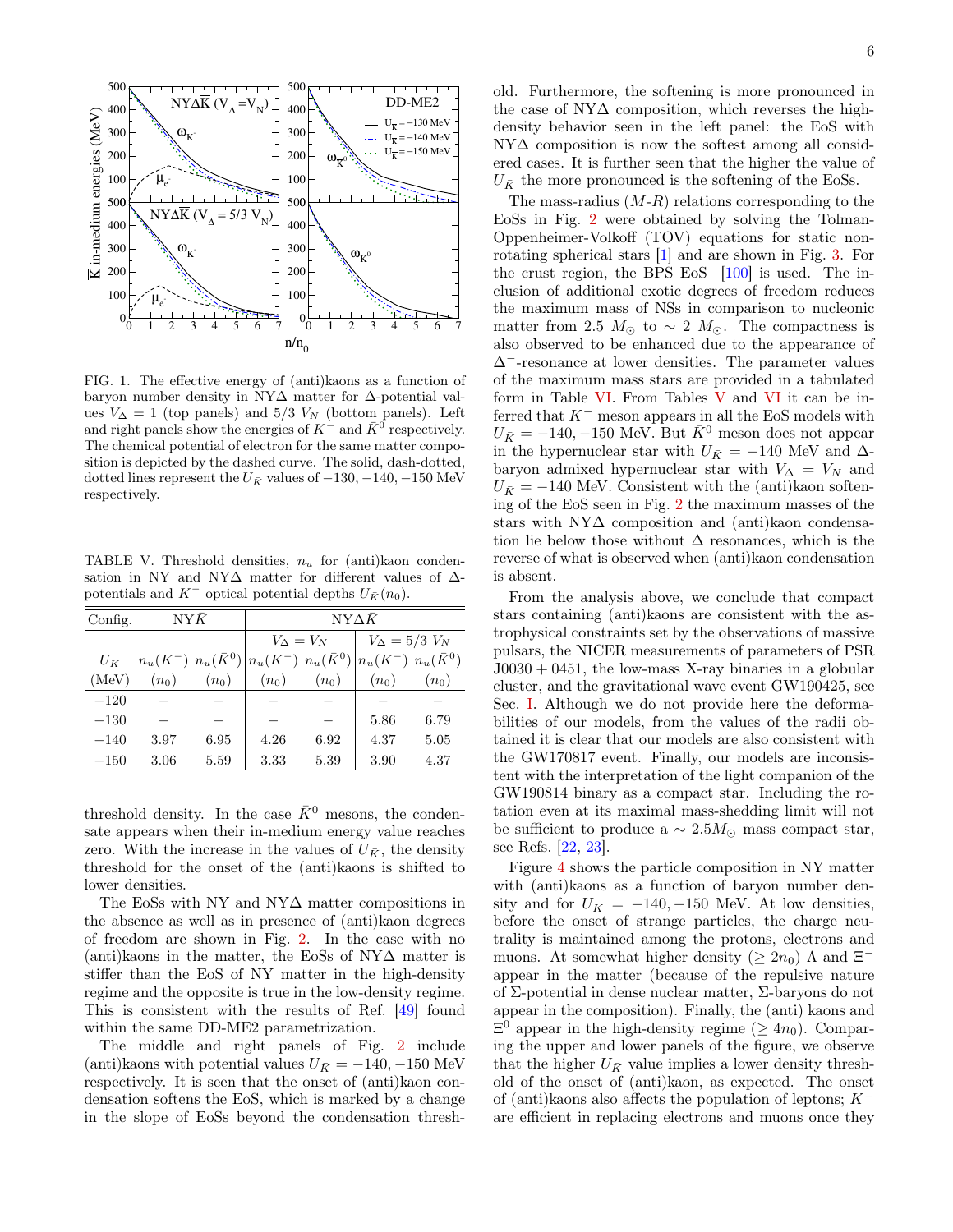

FIG. 2. Pressure as a function of energy density (EoS) for zero-temperature, charge-neutral NY matter (solid lines), NY∆ matter with  $\Delta$ -potential  $V_{\Delta} = V_N$  (dashed lines) and  $V_{\Delta} = 5/3 V_N$  (dash-dotted lines). The three panels correspond to different values of (anti)kaon potential:  $U_{\bar{K}} = 0$  (left panel),  $U_{\bar{K}} = -140$  (middle panel), and  $U_{\bar{K}} = -150$  MeV (right panel).



FIG. 3. The mass-radius relationships for EoS shown in Fig. 2 for NY matter (solid lines), NY∆ matter with ∆-potential  $V_{\Delta} = V_N$  (dashed lines) and  $V_{\Delta} = 5/3$   $V_N$  (dash-dotted lines). The three panels correspond to different values of (anti)kaon potential:  $U_{\bar{K}} = 0$ , i.e., no (anti)kaon condensation, (left panel),  $U_{\bar{K}} = -140$  (middle panel), and  $U_{\bar{K}} = -150$  MeV (right panel). The astrophysical constraints from GW190425 [15], GW190814 [16], MSP J0740+ 6620 [8], PSR J0030+ 0451 [10, 11], low-mass X-ray binaries [9] are shown by dot-double dashed, dotted, long-, short-dashed boxes and horizontal solid line respectively.

appear, thus they contribute to the extinction of leptons, which occurs at lower densities for higher values of  $U_{\bar{K}}$ . In the case of  $U_{\bar{K}} = -150$  MeV, the  $\Xi^-$  fraction is seen to be strongly affected with the appearance of  $K^-$  mesons. This is expected as  $K^-$  being bosons are more energetically favorable for maintaining the charge neutrality compared to fermionic  $\Xi^-$ . The composition in the case of

 $U_{\bar{K}} = -140$  MeV, does have  $\bar{K}^0$  mesons  $(n_u \sim 6.95 n_0)$ whereas for  $U_{\bar{K}} = -150$  MeV,  $\bar{K}^0$  appears at onset density  $n_u \sim 5.59 n_0$  which leads to an additional softening of the EoS. Figure 5, which is analogous to Fig. 4, shows the particle population in  $NY\Delta$ -matter as a function of baryon number density for  $U_{\bar{K}}$  = −140 MeV. It is observed that for  $V_{\Delta} = V_N$  only  $\Delta^-$  resonance appears,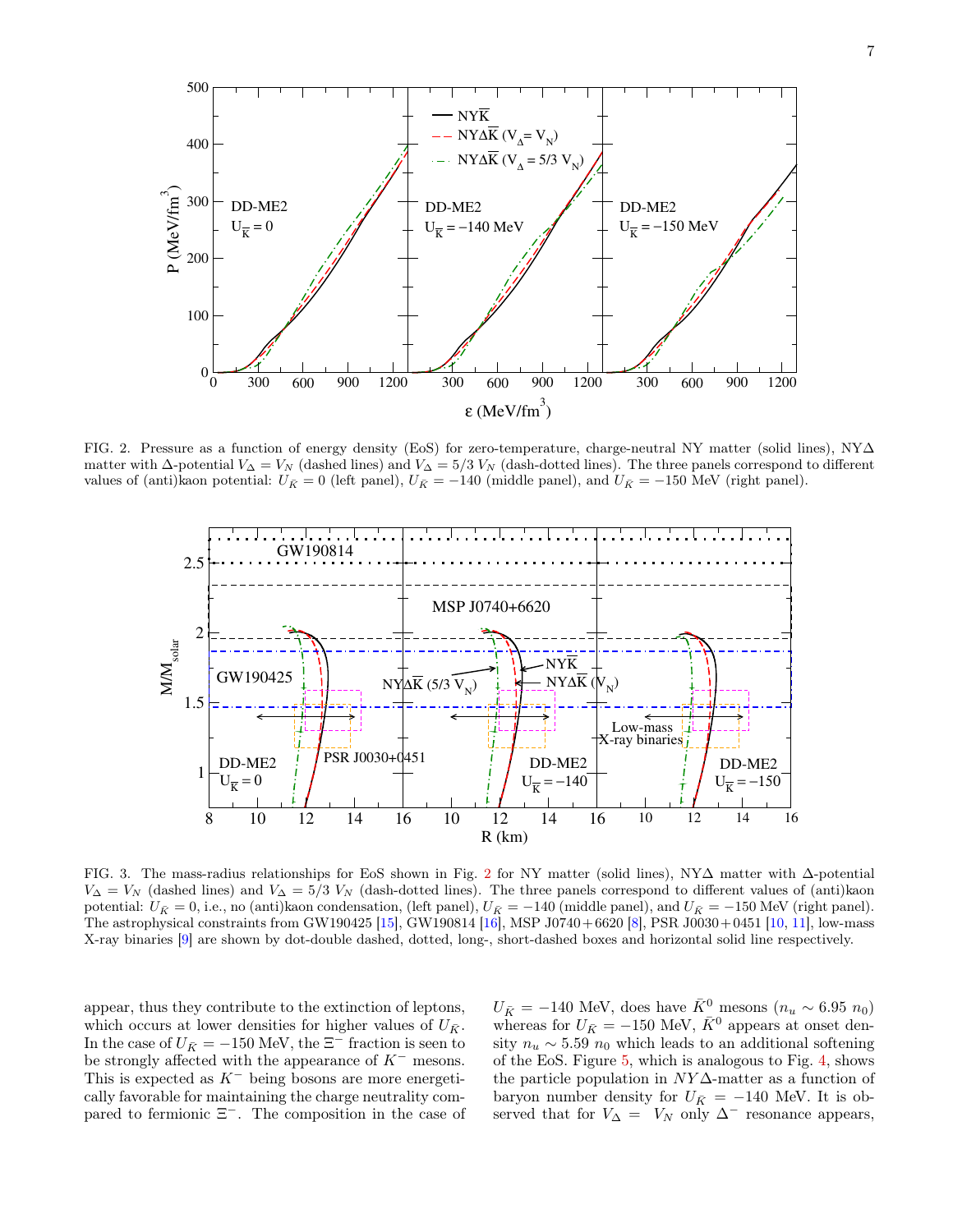TABLE VI. Properties of maximum mass stars for various compositions and values of (anti)kaon potential  $U_{\bar{K}}(n_0)$ . For each composition/potential value the enteries include: maximum mass (in units of  $M_{\odot}$ ) the radius (in units of km), and central number density (in units of  $n_0$ ).

| Configuration       | N Y K |              |              | $NY\Delta K$ |                   |       |                                                                                                                      |                            |              |
|---------------------|-------|--------------|--------------|--------------|-------------------|-------|----------------------------------------------------------------------------------------------------------------------|----------------------------|--------------|
|                     |       |              |              |              | $V_{\Lambda}=V_N$ |       |                                                                                                                      | $V_{\Delta} = 5/3$ $V_{N}$ |              |
| $U_{\bar{K}}$ (MeV) |       |              |              |              |                   |       | $ M_{max}(M_{\odot})  R(km)   n_c(n_0)  M_{max}(M_{\odot})  R(km)   n_c(n_0)  M_{max}(M_{\odot})  R(km)   n_c(n_0) $ |                            |              |
| $\theta$            | 2.008 |              | 11.651 6.107 | 2.021        | 11.565 6.160      |       | 2.049                                                                                                                | 11.226 6.349               |              |
| $-140$              | 2.005 | 11.652 6.096 |              | 2.019        | 11.566 6.151      |       | 2.032                                                                                                                | 11.343 6.214               |              |
| $-150$              | 1.994 | 11.664       | 6.13         | 2.006        | 11.61             | 6.143 | 1.973                                                                                                                |                            | 11.448 6.028 |





whereas for  $V_{\Delta} = 5/3$   $V_N$  the onset of the entire quartet of ∆-resonances is possible. It seen that in general the ∆-resonances effectively shift the threshold densities of hyperons to higher densities, thus diminishing their role. This concerns both the neutral  $\Lambda$  as well as  $\Xi^-$ -hyperon. This shift is stronger for larger values of  $V_{\Delta}$ . Resonances also suppress the lepton fraction by lowering the density at which they disappear in NY∆-matter, this effect being magnified for larger values of  $V_{\Delta}$ . In the highdensity regime the negative charge is provided by  $\Delta$ <sup>-</sup>−  $\Xi^-$ -K<sup>-</sup> mixture and it is seen that the rapid increase in



FIG. 5. Same as Fig. 4 but for NY $\Delta$  matter for  $V_{\Delta} = V_N$ (top panel) and  $V_{\Delta} = 5/3$   $V_N$  (bottom panel) and fixed value of  $U_{\bar{K}} = -140$  MeV.

the  $K^-$  population suppresses the  $\Delta^-$ - $\Xi^-$  abundances for  $V_{\Delta} = 5/3$   $V_N$ , as kaons are energetically more favorable than the heavy-baryons. Note also that the onset of  $\bar{K}^0$  meson abruptly decreases the abundance of  $\Xi^-$ , as seen in the lower panel; (in the upper panel, i.e. for  $U_{\bar{K}} = -140$  MeV and  $V_{\Delta} = V_N$ , the  $\bar{K}^0$  mesons do not appear). There is some qualitative differences between the two cases  $V_{\Delta} = 1$  and 5/3  $V_N$ : (a) the  $\Delta^-$  baryon disappears at higher matter densities for  $V_{\Delta} = 1$  but its abundance is almost constant in for  $V_{\Delta} = 5/3$   $V_N$ ; (b) the  $\Lambda$  hyperon dominates over the neutron fraction at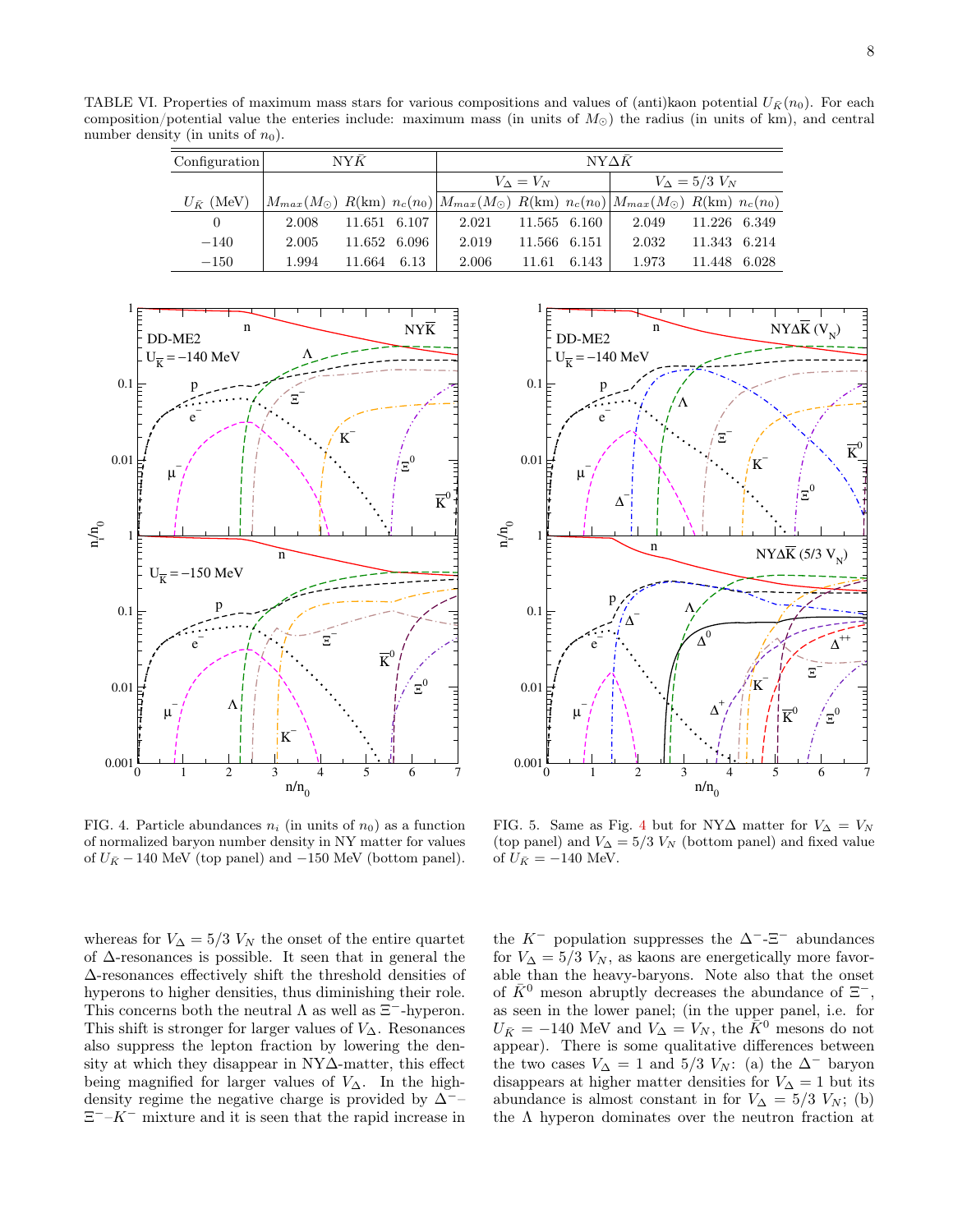higher density for  $\sim 5.5 n_0$  in case of  $V_{\Delta} = V_N$  compared to ~ 4.5  $n_0$  in case of  $V_{\Delta} = 5/3$   $V_N$ .



FIG. 6. Same as Fig. 5 but for a larger (absolute) value of potential  $U_{\bar{K}} = -150$  MeV.

Figure 6 shows the same as in Fig. 5 but for  $U_{\bar{K}} = -150$ MeV. The particle fractions show identical trends as in Fig. 5 until the appearance of (anti)kaons. The larger potential favors earlier onset of (anti)kaons in matter; for example, the  $K^-$  sets in before the  $\Xi^-$  and it is now the dominant negatively charged component shortly after the density increases beyond the onset value. The effect of the onset of  $\bar{K}^0$  on the  $\Xi^-$  and  $\Delta^-$ , which is mediated via changes in the abundances of  $K^-$ , is seen clearly again. As before, for a large value of  $V_{\Delta} = 5/3$   $V_N$ , all the members of the quartet of ∆-resonances are present in the matter composition. Another notable fact is the complete extinction of  $\Xi^{-,0}$  baryons, which is consistent with the trends seen in Figs. 4 and 5. Interestingly, in the case  $V_{\Delta} = 5/3$   $V_N$  the (anti)kaons abundances are the largest among all particles in the high-density regime, which leads also to the softening of the EoS observed above. Figure 7 shows the (anti)kaon effective mass as a function of normalized baryon number density for various strengths of  $U_{\bar{K}}$  with different matter compositions. The effective mass of (anti)kaons tends to decrease rather steeply in case of higher strengths of



FIG. 7. Effective (anti)kaon mass (in units of its bare mass,  $m_{\overline{K}}$  as a function of baryon number density for NY and NY $\Delta$ matter compositions and two values of (anti)kaon potential depth.

 $U_{\bar{K}}$ . It is observed that in the low-density regime, the (anti)kaon effective mass decreases relatively quickly in the case of ∆-resonances admixed matter compared to that with the only hyperonic matter. The reason is the larger scalar potential values arising from the onset of additional non-strange baryons at lower densities. And at higher densities, the (anti)kaon effective mass values are observed to be larger in the former case than the latter one. This may be attributed to the delayed onset of hyperons because of the  $\Delta\text{-resonances appearance.}$ 



FIG. 8. The EoS of NY matter (left panel) and NY∆ matter (right panel) with (anti)kaon potential  $U_{\bar{K}} = -120$  MeV including  $\sigma^*$  meson (dashed lines) and without it (solid lines). The  $\Delta$ -potential value is fixed at  $5/3V_N$ .

The matter pressure as a function of energy density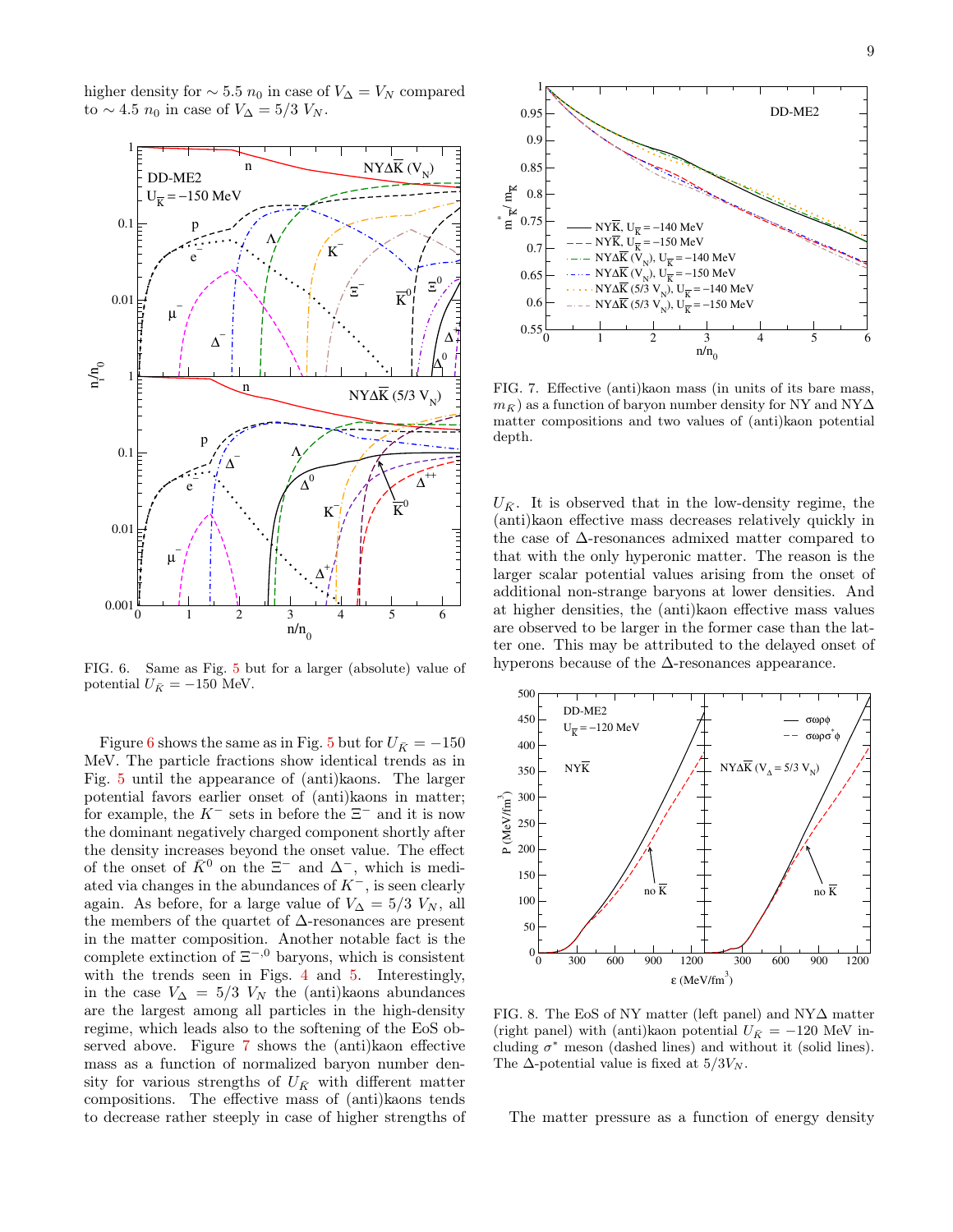for different matter compositions with and without  $\sigma^*$ meson for the hyperon-hyperon interactions is shown in Fig. 8. Being a scalar,  $\sigma^*$  meson makes the EoS softer as is evident from the figure. It is observed that incorporating  $\sigma^*$  meson rules out the possibility of (anti)kaon phase transition with  $U_{\bar{K}} = -120$  MeV. This is because this scalar meson further reduces the effective mass of (anti)kaons halting their onset in the matter. The phase transition from the purely hadronic to (anti)kaon condensed phase is second-order. The results of mass-radius



FIG. 9. The M-R relations corresponding to the EoSs in Fig. 8 are shown for NY matter (left panel) and NY∆ matter (right panel) with (anti)kaon potential  $U_{\bar{K}} = -120$  MeV including  $\sigma^*$  meson (dashed lines) and without it (solid lines). The  $\Delta$ -potential value is fixed at  $5/3V_N$ . The astrophysical observables (constraints) are similar as in Fig. 3.

 $(M-R)$  relationship obtained by solving the TOV equations for non-rotating spherical stars corresponding to the EoSs in Fig. 8 are presented in Fig. 9. It is observed that in both cases of NY for NY∆ matter the inclusion of  $\sigma^*$  meson leads to lower maximum mass. It is also seen that the addition of  $\Delta$ 's reduces the radius of the of the stars and mildly increases the maximum, which consistent with the findings without (anti)kaon condensation. Table VII provides the stellear maximum masses, radii and corresponding central densities evaluated from the EoSs in Fig. 8 with  $U_{\bar{K}} = -120$  MeV.

Figure 10 shows the particle abundances in case of hypernuclear matter with  $U_{\bar{K}} = -120$  MeV with and without  $\sigma^*$  meson. The main qualitative difference is that  $K^$ appears for  $n \geq 5.4$   $n_0$  in the first case and it does not appear up to  $n \sim 7 n_0$  in the second case. Consequently, the charge neutrality is maintained between  $e-\Xi^-+K^$ and protons in the first case and only  $e - \Xi^-$  and protons in the second case. Given by more than one order of magnitude smaller abundance of electrons, the abundances of  $\Xi^-$  and protons almost coincide in the second case. Another feature seen in Fig. 10 is that the electron

| Config. $\vert$                                                      | $N Y \bar{K}$ |  |  | $NY\Delta \bar{K}$ ( $V_{\Delta} = 5/3$ $V_N$ )                                                                                 |                                                              |  |
|----------------------------------------------------------------------|---------------|--|--|---------------------------------------------------------------------------------------------------------------------------------|--------------------------------------------------------------|--|
|                                                                      |               |  |  | $\begin{vmatrix} M_{max} & R & n_c & M_{max} & R & n_c \ (M_{\odot}) & (km) & (n_0) & (M_{\odot}) & (km) & (n_0) \end{vmatrix}$ |                                                              |  |
|                                                                      |               |  |  |                                                                                                                                 |                                                              |  |
|                                                                      |               |  |  |                                                                                                                                 | $\sigma\omega\rho\phi$ 2.124 11.673 5.973 2.137 11.023 6.538 |  |
| $\sigma\omega\rho\sigma^*\phi$ 2.008 11.651 6.107 2.049 11.226 6.349 |               |  |  |                                                                                                                                 |                                                              |  |

central number density (in units of  $n_0$ ).



FIG. 10. Particle abundances  $n_i$  (in units of  $n_0$ ) as a function of normalized baryon number density in NY matter for value of  $U_{\bar{K}} = -120$  in the case of  $\sigma \omega \rho \phi$  exchange (top panel) and  $\sigma\omega\rho\sigma^*\phi$  (bottom panel). (Anti)kaons are absent in the second case.

and muon populations disappear faster with increasing density in the case where the  $\sigma^*$  meson is included.

Figure 11, which is similar to Fig. 10, shows the composition of particles in NY $\Delta$  matter and for  $U_{\bar{K}} = -120$ MeV. In this case also, (anti)kaons are observed to appear only in the EoS where  $\sigma^*$  meson is excluded. It is seen, that the main difference between the two cases is that σ <sup>∗</sup> driven interactions prefer lower threshold density of  $\Xi^0$  and their larger fraction, which effectively leads to an exclusions of (anti)kaons in the density range considered.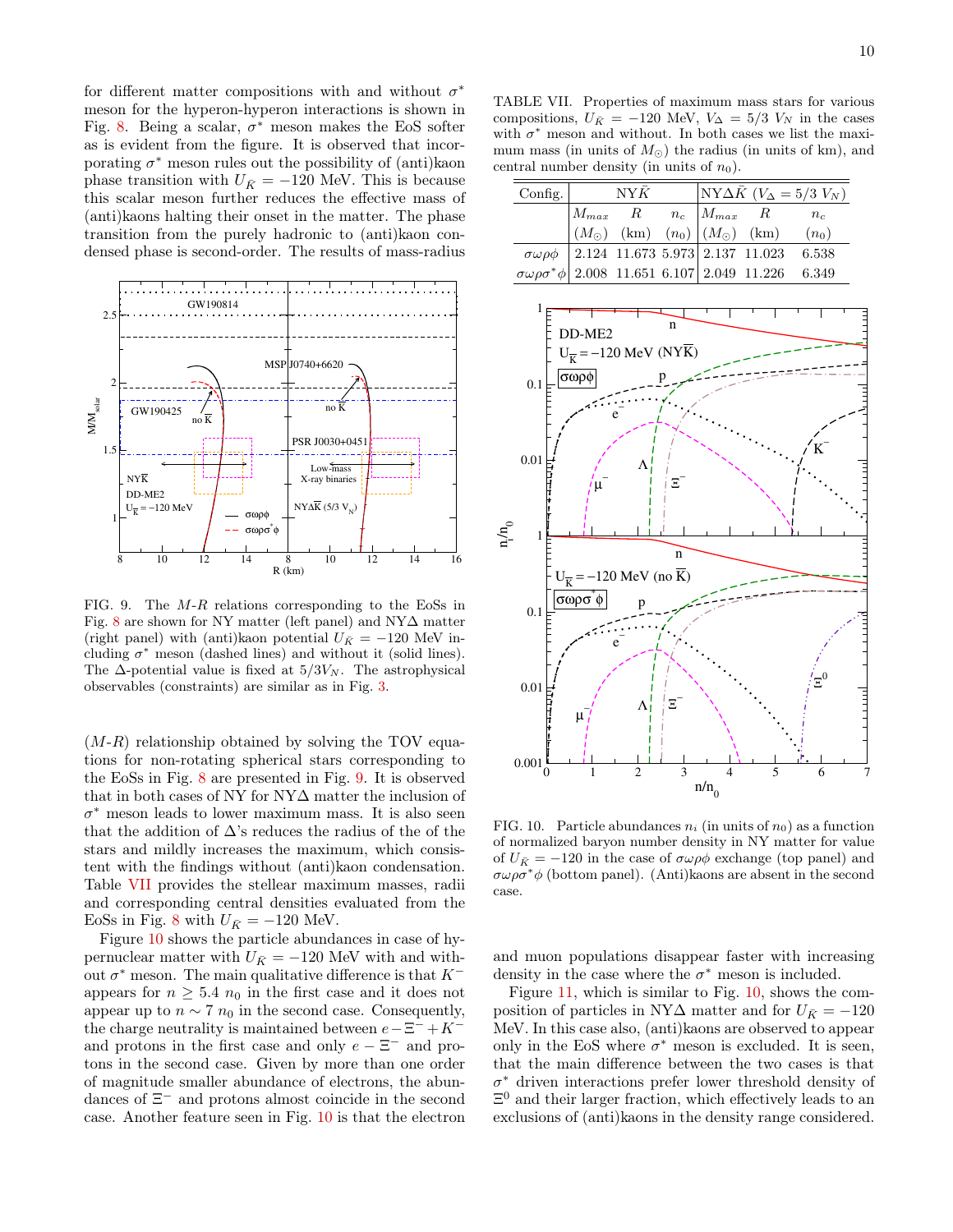

FIG. 11. Same as Fig. 10 but for NY $\Delta$  matter with  $V_{\Delta}$  =  $5/3$   $V_N$ .

Unlike the case with only hypernuclear matter, in this case the lepton fractions are unaffected by the exclusion or inclusion of  $\sigma^*$  meson, because of the negative charge is supplied by the  $\Delta^-$ -resonance.

# IV. SUMMARY AND CONCLUSIONS

In this work, we discussed the second-order phase transition to Bose-Einstein condensation of (anti)kaons in hypernuclear matter with and without an admixture of ∆ resonances within the framework of density-dependent CDF theory. The resulting EoS, matter composition, and the structure of the associated static, spherically symmetrical star models were presented. The strong interactions viz. baryon-baryon and (anti)kaon-baryon are handled on the same footing. The mediators considered in this work are  $\sigma$ ,  $\omega$ ,  $\rho$  for the non-strange baryons and two strange particle interaction mediating mesons-  $\sigma^*$ ,  $\phi$ . The K<sup>-</sup> optical potentials  $(-120 \le U_{\bar{K}} \le -150 \text{ MeV})$ at nuclear saturation density are considered in a range which fulfills the observational compact star maximum mass constraint ( $\sim 2M_{\odot}$ ).

We find that the (anti)kaon condensates cannot appear in the hypernuclear matter, within our parametrization,

if  $U_{\bar{K}} \leq -130$  MeV.  $\bar{K}^0$  condensation is absent in maximum mass compact stars with  $U_{\bar{K}} = -140$  MeV. The inclusion of hyperons into the matter composition shifts the onset of (anti)kaons to higher density regimes in comparison to the case without hyperons, i.e. only nuclear matter, c.f. to Ref. [74]. For higher  $U_{\bar{K}}$  values, the appearance of both the (anti)kaons becomes possible in the maximum mass models. The  $K^-$  meson fraction is seen to dominate over the  $\Xi^-$  baryon for high  $U_{\bar K}$  strengths. This can be attributed to the fact that the  $K^-$  particle being bosons is more favored over the fermionic Ξ − particles.

Next, in the case of  $\Delta$  baryon admixed hypernuclear matter, the onset of (anti)kaons is shifted to even higher densities compared to only hyperonic matter. (Anti)kaon condensation is absent with  $U_{\bar{K}} \leq -120$  MeV. The condensed phase is observed to appear in matter with  $U_{\bar{K}} =$  $-130$  MeV and  $V_{\Delta} = V_N$ . However,  $\bar{K}^0$  condensation is absent for this particular  $U_{\bar{K}}$  strength. Larger values of  $\Delta$ -potentials  $V_{\Delta}$  imply that the entire  $\Delta$ -resonances quartet is present in matter. It is also observed that in a particular matter composition ( $U_{\bar{K}}$  = −150 MeV,  $V_{\Delta} = V_N$ , the onset of K<sup>-</sup> occurs even before that of  $\Xi^-$  particles. Moreover, for higher strengths of  $U_{\bar K}$ and  $V_{\Delta}$ , the  $\Delta$ -baryons and (anti)kaons take over the  $\Xi^{-,0}$  particles leading to their complete suppression in the matter. Lepton populations are suppressed with increasing density more quickly in case of higher strengths of  $V_\Delta$ . We find that the effective mass of (anti)kaons is weakly dependent on the composition of matter and decreases almost linearly in the relevant density range  $2 \leq n/n_0 \leq 6$ , which reflects the density dependence of the scalar potential.

The influence of the strange scalar interaction mediating meson  $\sigma^*$  on the composition and EoS are twofold: firstly, including the  $\sigma^*$  meson softens the EoS significantly leading to lower maximum masses of compact stars. Secondly, exclusion of  $\sigma^*$  meson allows for  $(\text{anti})\text{ka}$  K<sup>-</sup> to appear for weakly attractive potential strength  $U_{\bar{K}} \sim -120$  MeV in both the hyperonic as well as  $\Delta$  admix hypernuclear matter.

As indicated in the discussion (Sec. III) the present model with a suitable choice of parameters characterizing the (anti)kaon condensate is consistent with the currently available astrophysical constraints listed in Sec. I. The present model can, therefore, be used to model physical processes in (anti)kaon condensate featuring ∆-admixed hypernuclear star. Examples include cooling processes, bulk viscosity, thermal conductivity, to list a few.

# ACKNOWLEDGMENTS

The authors thank the anonymous referee for the constructive comments which have bestowed to enhance the quality of the manuscript notably. VBT and MS acknowledge the financial support from the Science and Engineering Research Board, Department of Science and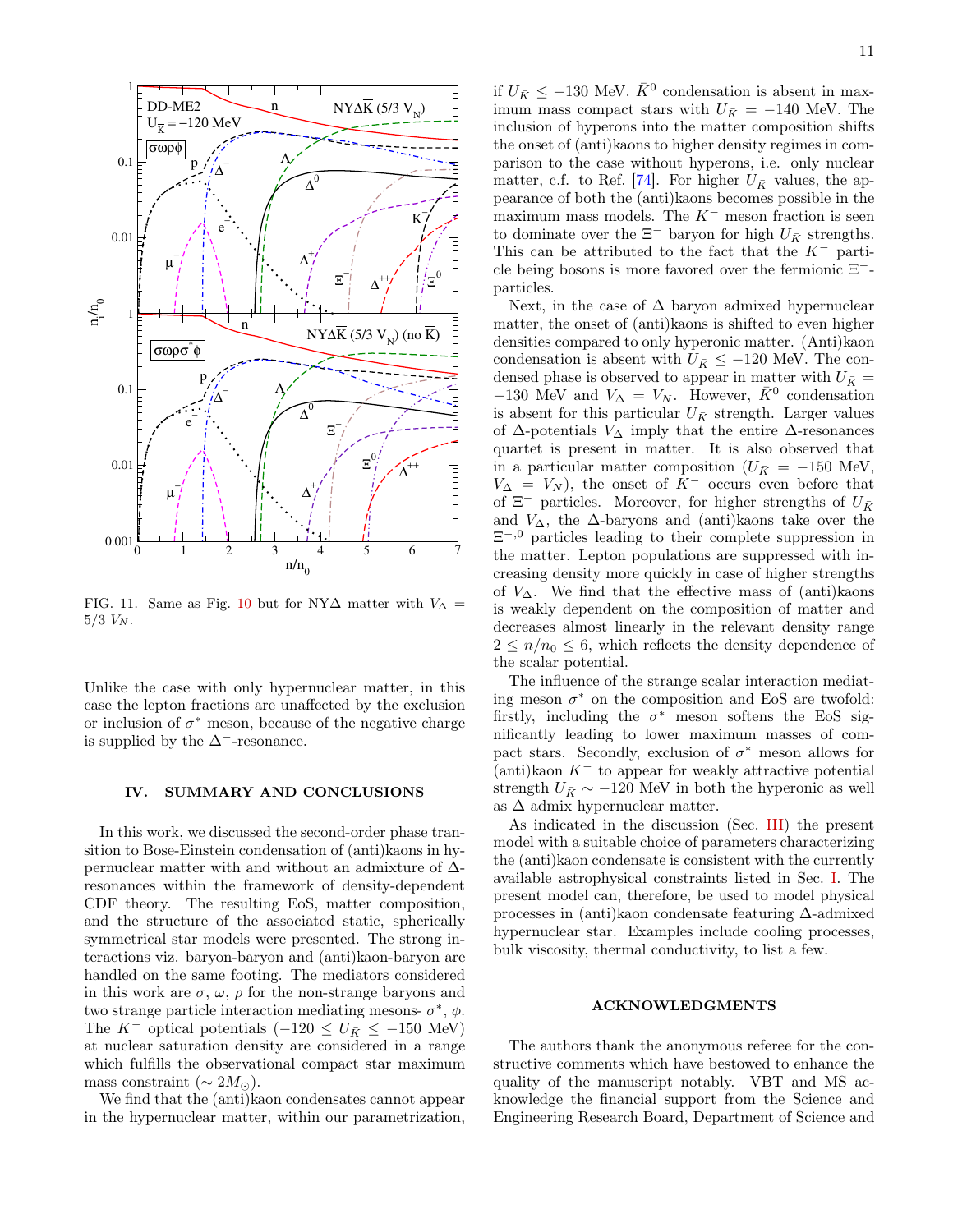Technology, Government of India through Project No. EMR/2016/006577 and Ministry of Education, Government of India. They are also thankful to Sarmistha Banik and Debades Bandyopadhyay for vital and fruitful discussions. M.S. also thanks Alexander von Humboldt Foundation for the support of a visit to Goethe University, Frankfurt am Main. J. J. Li acknowledges

- [1] N. K. Glendenning, Compact Stars (1996).
- [2] J. M. Lattimer and M. Prakash, Phys. Rep. 621, 127 (2016), arXiv:1512.07820 [astro-ph.SR].
- [3] F. Weber, R. Negreiros, P. Rosenfield, and M. Stejner, Progress in Particle and Nuclear Physics 59, 94 (2007), arXiv:astro-ph/0612054 [astro-ph].
- [4] A. Sedrakian, Progress in Particle and Nuclear Physics 58, 168 (2007), arXiv:nucl-th/0601086 [nucl-th].
- [5] P. B. Demorest, T. Pennucci, S. M. Ransom, M. S. E. Roberts, and J. W. T. Hessels, Nature (London) 467, 1081 (2010), arXiv:1010.5788 [astro-ph.HE].
- [6] Z. Arzoumanian, A. Brazier, S. Burke-Spolaor, S. Chamberlin, S. Chatterjee, B. Christy, J. M. Cordes, N. J. Cornish, F. Crawford, H. T. Cromartie, K. Crowter, M. E. DeCesar, P. B. Demorest, T. Dolch, J. A. Ellis, R. D. Ferdman, E. C. Ferrara, E. Fonseca, N. Garver-Daniels, P. A. Gentile, D. Halmrast, E. A. Huerta, F. A. Jenet, C. Jessup, G. Jones, M. L. Jones, D. L. Kaplan, M. T. Lam, T. J. W. Lazio, L. Levin, A. Lommen, D. R. Lorimer, J. Luo, R. S. Lynch, D. Madison, A. M. Matthews, M. A. McLaughlin, S. T. McWilliams, C. Mingarelli, C. Ng, D. J. Nice, T. T. Pennucci, S. M. Ransom, P. S. Ray, X. Siemens, J. Simon, R. Spiewak, I. H. Stairs, D. R. Stinebring, K. Stovall, J. K. Swiggum, S. R. Taylor, M. Vallisneri, R. van Haasteren, S. J. Vigeland, and W. Z. and, The Astrophysical Journal Supplement Series 235, 37 (2018).
- [7] J. Antoniadis, P. C. C. Freire, N. Wex, T. M. Tauris, R. S. Lynch, M. H. van Kerkwijk, M. Kramer, C. Bassa, V. S. Dhillon, T. Driebe, J. W. T. Hessels, V. M. Kaspi, V. I. Kondratiev, N. Langer, T. R. Marsh, M. A. McLaughlin, T. T. Pennucci, S. M. Ransom, I. H. Stairs, J. van Leeuwen, J. P. W. Verbiest, and D. G. Whelan, Science 340, 448 (2013), arXiv:1304.6875 [astro-ph.HE].
- [8] H. T. Cromartie, E. Fonseca, S. M. Ransom, P. B. Demorest, Z. Arzoumanian, H. Blumer, P. R. Brook, M. E. DeCesar, T. Dolch, J. A. Ellis, R. D. Ferdman, E. C. Ferrara, N. Garver-Daniels, P. A. Gentile, M. L. Jones, M. T. Lam, D. R. Lorimer, R. S. Lynch, M. A. McLaughlin, C. Ng, D. J. Nice, T. T. Pennucci, R. Spiewak, I. H. Stairs, K. Stovall, J. K. Swiggum, and W. W. Zhu, Nature Astronomy 4, 72 (2020), arXiv:1904.06759 [astro-ph.HE].
- [9] A. W. Steiner, C. O. Heinke, S. Bogdanov, C. K. Li, W. C. G. Ho, A. Bahramian, and S. Han, Mon. Not. Roy. Astron. Soc. 476, 421 (2018), arXiv:1709.05013 [astro-ph.HE].
- [10] M. C. Miller, F. K. Lamb, A. J. Dittmann, S. Bogdanov, Z. Arzoumanian, K. C. Gendreau, S. Guillot, A. K. Harding, W. C. G. Ho, J. M. Lattimer, R. M. Ludlam, S. Mahmoodifar, S. M. Morsink, P. S. Ray, T. E.

the A. von Humboldt Foundation for support in the initial stages of this work. A. S. acknowledges the support by the Deutsche Forschungsgemeinschaft (Grant No. SE 1836/5-1) and the European COST Action CA16214 PHAROS "The multi-messenger physics and astrophysics of neutron stars".

Strohmayer, K. S. Wood, T. Enoto, R. Foster, T. Okajima, G. Prigozhin, and Y. Soong, Astro. Phys. J. Lett. 887, L24 (2019), arXiv:1912.05705 [astro-ph.HE].

- [11] T. E. Riley, A. L. Watts, S. Bogdanov, P. S. Ray, R. M. Ludlam, S. Guillot, Z. Arzoumanian, C. L. Baker, A. V. Bilous, D. Chakrabarty, K. C. Gendreau, A. K. Harding, W. C. G. Ho, J. M. Lattimer, S. M. Morsink, and T. E. Strohmayer, Astro. Phys. J. Lett. 887, L21 (2019), arXiv:1912.05702 [astro-ph.HE].
- [12] B. P. Abbott, R. Abbott, T. D. Abbott, F. Acernese, K. Ackley, et al., ApJL 848, L13 (2017).
- [13] B. P. Abbott, R. Abbott, T. D. Abbott, F. Acernese, K. Ackley, et al. (LIGO Scientific Collaboration and Virgo Collaboration), PhRvL 119, 161101 (2017).
- [14] B. P. Abbott, R. Abbott, R. X. Adhikari, A. Ananyeva, S. B. Anderson, et al., ApJL 848, L12 (2017).
- [15] B. P. Abbott, R. Abbott, T. D. Abbott, S. Abraham, F. Acernese, K. Ackley, C. Adams, R. X. Adhikari, V. B. Adya, C. Affeldt, and et al., Astro. Phys. J. Lett. 892, L3 (2020), arXiv:2001.01761 [astro-ph.HE].
- [16] R. Abbott, T. D. Abbott, S. Abraham, F. Acernese, K. Ackley, C. Adams, R. X. Adhikari, V. B. Adya, C. Affeldt, M. Agathos, and et al., Astro. Phys. J. Lett. 896, L44 (2020), arXiv:2006.12611 [astro-ph.HE].
- [17] E. R. Most, L. J. Papenfort, L. R. Weih, and L. Rezzolla, Mon. Not. Roy. Astron. Soc. 499, L82 (2020), arXiv:2006.14601 [astro-ph.HE].
- [18] I. Tews, P. T. H. Pang, T. Dietrich, M. W. Coughlin, S. Antier, M. Bulla, J. Heinzel, and L. Issa, arXiv e-prints , arXiv:2007.06057 (2020), arXiv:2007.06057 [astro-ph.HE].
- [19] I. Bombaci, A. Drago, D. Logoteta, G. Pagliara, and I. Vidana, (2020), arXiv:2010.01509 [nucl-th].
- [20] F. J. Fattoyev, C. J. Horowitz, J. Piekarewicz, and B. Reed, arXiv e-prints , arXiv:2007.03799 (2020), arXiv:2007.03799 [nucl-th].
- [21] N.-B. Zhang and B.-A. Li, Astrophys. J. 902, 38 (2020), arXiv:2007.02513 [astro-ph.HE].
- [22] A. Sedrakian, F. Weber, and J. J. Li, Phys. Rev. D 102, 041301 (2020), arXiv:2007.09683 [astro-ph.HE].
- [23] J. J. Li, A. Sedrakian, and F. Weber, Physics Letters B 810, 135812 (2020).
- [24] V. Dexheimer, R. Gomes, T. Klähn, S. Han, and M. Salinas, (2020), arXiv:2007.08493 [astro-ph.HE].
- [25] V. A. Ambartsumyan and G. S. Saakyan, Sov. Astron. 4, 187 (1960).
- [26] N. K. Glendenning, Astrophys. J. 293, 470 (1985).
- [27] F. Weber and M. Weigel, Nucl. Phys. A **505**, 779 (1989). [28] R. Knorren, M. Prakash, and P. J. Ellis, Phys. Rev. C 52, 3470 (1995), arXiv:nucl-th/9506016 [nucl-th].
- [29] S. Balberg and A. Gal, Nuc. Phys. A 625, 435 (1997), arXiv:nucl-th/9704013 [nucl-th].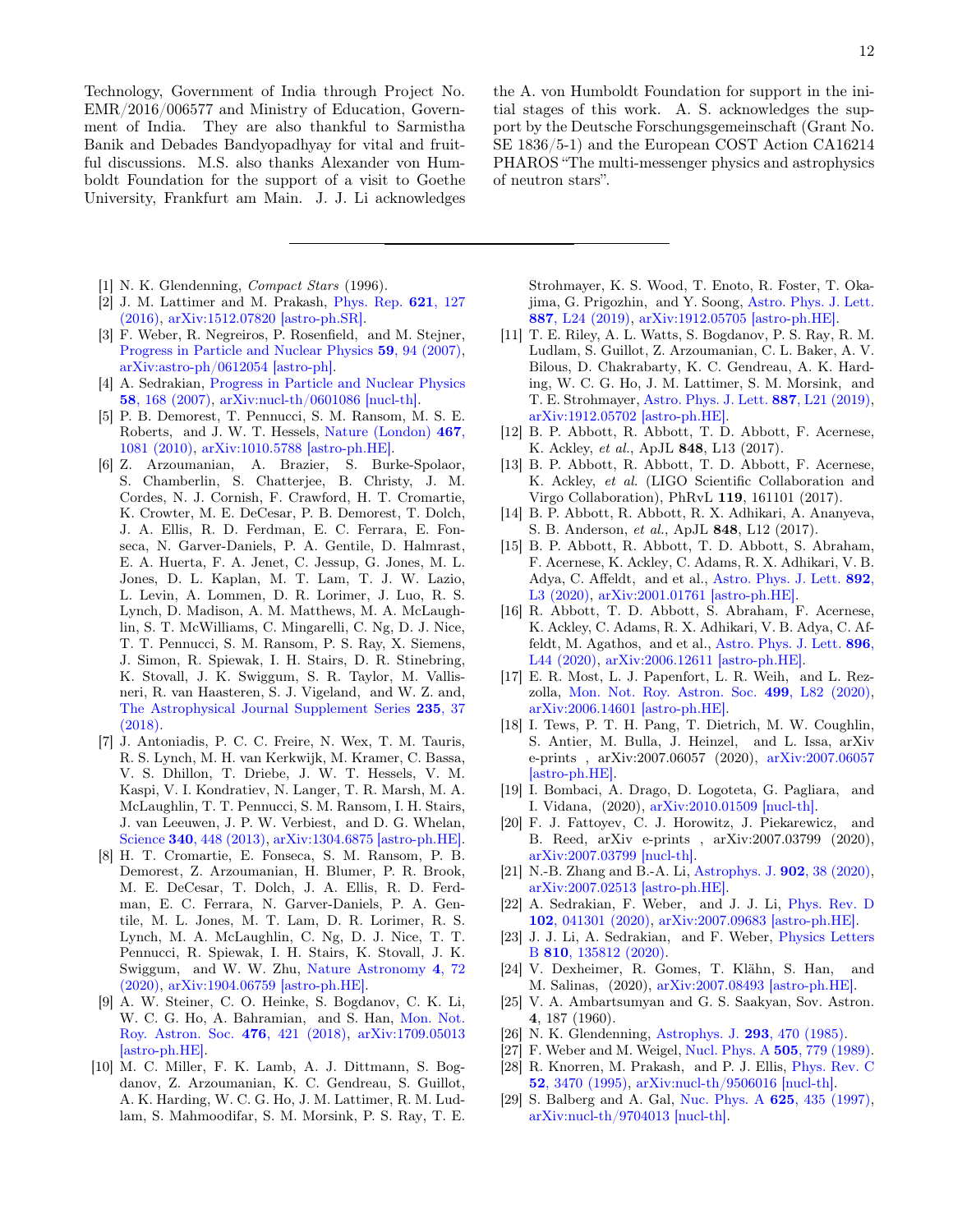- [30] X.-R. Zhou, A. Polls, H. J. Schulze, and I. Vidaña, Phys. Rev. C 78, 054306 (2008).
- [31] H. J. Schulze, A. Lejeune, J. Cugnon, M. Baldo, and U. Lombardo, Physics Letters B 355, 21 (1995).
- [32] M. Baldo, G. F. Burgio, and H. J. Schulze, Phys. Rev. C 58, 3688 (1998).
- [33] I. Vidaña, A. Polls, A. Ramos, M. Hjorth-Jensen, and V. G. J. Stoks, Phys. Rev. C 61, 025802 (2000), arXiv:nucl-th/9909019 [nucl-th].
- [34] F. Sammarruca, Phys. Rev. C 79, 034301 (2009), arXiv:0902.0832 [nucl-th].
- [35] H. Đapo, B. J. Schaefer, and J. Wambach, *Phys. Rev.* C 81, 035803 (2010), arXiv:0811.2939 [nucl-th].
- [36] S. Weissenborn, D. Chatterjee, and J. Schaffner-Bielich, Nucl. Phys. A 881, 62 (2012).
- [37] L. Bonanno and A. Sedrakian, Astronomy & Astrophysics 539, A16 (2012), arXiv:1108.0559 [astro-ph.SR].
- [38] G. Colucci and A. Sedrakian, Phys. Rev. C 87, 055806 (2013).
- [39] E. N. E. van Dalen, G. Colucci, and A. Sedrakian, Phys. Lett. B 734, 383 (2014), arXiv:1406.0744 [nucl-th].
- [40] M. Oertel, C. Providência, F. Gulminelli, and A. R. Raduta, J. Phys. G 42, 075202 (2015).
- [41] D. Chatterjee and I. Vidana, Eur. Phys. J. A52, 29 (2016), arXiv:1510.06306 [nucl-th].
- [42] M. Fortin, C. Providência, A. R. Raduta, F. Gulminelli, J. L. Zdunik, P. Haensel, and M. Bejger, Phys. Rev. C 94, 035804 (2016).
- [43] Y. Chen, H. Guo, and Y. Liu, Phys. Rev. C 75, 035806 (2007).
- [44] A. Drago, A. Lavagno, G. Pagliara, and D. Pigato, Phys. Rev. C 90, 065809 (2014).
- [45] B.-J. Cai, F. J. Fattoyev, B.-A. Li, and W. G. Newton, Phys. Rev. C 92, 015802 (2015).
- [46] Z.-Y. Zhu, A. Li, J.-N. Hu, and H. Sagawa, Phys. Rev. C 94, 045803 (2016).
- [47] H. S. Sahoo, G. Mitra, R. Mishra, P. K. Panda, and B.-A. Li, Phys. Rev. C 98, 045801 (2018).
- [48] E. Kolomeitsev, K. Maslov, and D. Voskresensky, Nuclear Physics A 961, 106 (2017).
- [49] J. J. Li, A. Sedrakian, and F. Weber, Phys. Lett. B 783, 234 (2018).
- [50] J. J. Li and A. Sedrakian, Astro. Phys. J. Lett. 874, L22 (2019), arXiv:1904.02006 [nucl-th].
- [51] P. Ribes, A. Ramos, L. Tolos, C. Gonzalez-Boquera, and M. Centelles, ApJ 883, 168 (2019), arXiv:1907.08583 [astro-ph.HE].
- [52] J. J. Li, A. Sedrakian, and M. Alford, Phys. Rev. D 101, 063022 (2020).
- [53] Y. Yamamoto, T. Furumoto, N. Yasutake, and T. A. Rijken, European Physical Journal A 52, 19 (2016), arXiv:1510.06099 [nucl-th].
- [54] M. Shahrbaf, D. Blaschke, A. G. Grunfeld, and H. R. Moshfegh, Phys. Rev. C 101, 025807 (2020), arXiv:1908.04740 [nucl-th].
- [55] T. F. Motta, A. W. Thomas, and P. A. M. Guichon, Physics Letters B 802, 135266 (2020), arXiv:1906.05459 [nucl-th].
- [56] N. K. Glendenning and S. A. Moszkowski, Phys. Rev. Lett. 67, 2414 (1991).
- [57] A. Drago, A. Lavagno, and G. Pagliara, Phys. Rev. D 89, 043014 (2014), arXiv:1309.7263 [nucl-th].
- [58] A. Drago, A. Lavagno, G. Pagliara, and D. Pigato, Phys. Rev. C 90, 065809 (2014).
- [59] B.-J. Cai, F. J. Fattoyev, B.-A. Li, and W. G. Newton, Phys. Rev. C 92, 015802 (2015), arXiv:1501.01680.
- [60] J. J. Li and A. Sedrakian, Astro. Phys. J. Lett. 874, L22 (2019), arXiv:1904.02006 [nucl-th].
- [61] A. B. Migdal, Soviet Physics Uspekhi 14, 813 (1972).
- [62] P. Haensel and M. Proszynski, Astrophys. J. 258, 306 (1982).
- [63] M. Mannarelli, Particles 2, arXiv:1908.02042 (2019), arXiv:1908.02042 [hep-ph].
- [64] D. B. Kaplan and A. E. Nelson, Nuc. Phys. A 479, 273 (1988).
- [65] A. E. Nelson and D. B. Kaplan, Physics Letters B 192, 193 (1987).
- [66] G. E. Brown, C.-H. Lee, M. Rho, and V. Thorsson, Nuc. Phys. A 567, 937 (1994), arXiv:hep-ph/9304204 [hep-ph].
- [67] C.-H. Lee, H. Jung, D.-P. Min, and M. Rho, Physics Letters B 326, 14 (1994), arXiv:hep-ph/9401245 [hepph].
- [68] N. K. Glendenning and J. Schaffner-Bielich, Phys. Rev. C 60, 025803 (1999), arXiv:astro-ph/9810290 [astroph].
- [69] S. Banik and D. Bandyopadhyay, Phys. Rev. C 63, 035802 (2001), arXiv:astro-ph/0009113 [astro-ph].
- [70] M. Prakash, I. Bombaci, M. Prakash, P. J. Ellis, J. M. Lattimer, and R. Knorren, Phys. Rep. 280, 1 (1997), arXiv:nucl-th/9603042 [nucl-th].
- [71] J. Schaffner and I. N. Mishustin, Phys. Rev. C 53, 1416 (1996), arXiv:nucl-th/9506011 [nucl-th].
- [72] S. Banik and D. Bandyopadhyay, Phys. Rev. C 64, 055805 (2001), arXiv:astro-ph/0106406 [astro-ph].
- [73] T. Malik, S. Banik, and D. Bandyopadhyay, (2020), arXiv:2012.10127 [astro-ph.HE].
- [74] V. B. Thapa and M. Sinha, Phys. Rev. D 102, 123007  $(2020)$ .
- [75] P. Char and S. Banik, Phys. Rev. C **90**, 015801 (2014), arXiv:1406.4961 [astro-ph.HE].
- [76] Y. Xu, X. L. Huang, X. J. Zhang, Z. Yu, C. B. Fan, W. B. Ding, and C. Z. Liu, Mon. Not. Roy. Astron. Soc. 474, 3576 (2018).
- [77] W. B. Ding, G. Z. Liu, M. F. Zhu, Z. Yu, and E. G. Zhao, Astronomy & Astrophysics 506, L13 (2009).
- [78] Y. Xu, W. B. Ding, C. Z. Liu, and J. L. Han, Advances in Astronomy 2020, 6146913 (2020).
- [79] D. Chatterjee and D. Bandyopadhyay, The Astrophysical Journal 680, 686 (2008).
- [80] G. A. Lalazissis, T. Nikšić, D. Vretenar, and P. Ring, Phys. Rev. C 71, 024312 (2005).
- [81] V. B. Thapa, M. Sinha, J. J. Li, and A. Sedrakian, Particles 3, 660 (2020), arXiv:2010.00981 [hep-ph].
- [82] S. Pal, D. Bandyopadhyay, and W. Greiner, Nuc. Phys. A 674, 553 (2000), arXiv:astro-ph/0001039 [astro-ph].
- [83] F. Hofmann, C. M. Keil, and H. Lenske, Phys. Rev. C 64, 025804 (2001), arXiv:nucl-th/0008038 [nucl-th].
- [84] J. Margueron, R. Hoffmann Casali, and F. Gulminelli, Phys. Rev. C 97, 025805 (2018), arXiv:1708.06894 [nuclth].
- [85] S. Shlomo, V. M. Kolomietz, and G. Colò, European Physical Journal A 30, 23 (2006).
- [86] J. Piekarewicz, Journal of Physics G Nuclear Physics 37, 064038 (2010), arXiv:0912.5103 [nucl-th].
- [87] B.-A. Li and X. Han, *Physics Letters B* **727**, 276 (2013), arXiv:1304.3368 [nucl-th].
- [88] M. Oertel, M. Hempel, T. Klähn, and S. Typel, Reviews